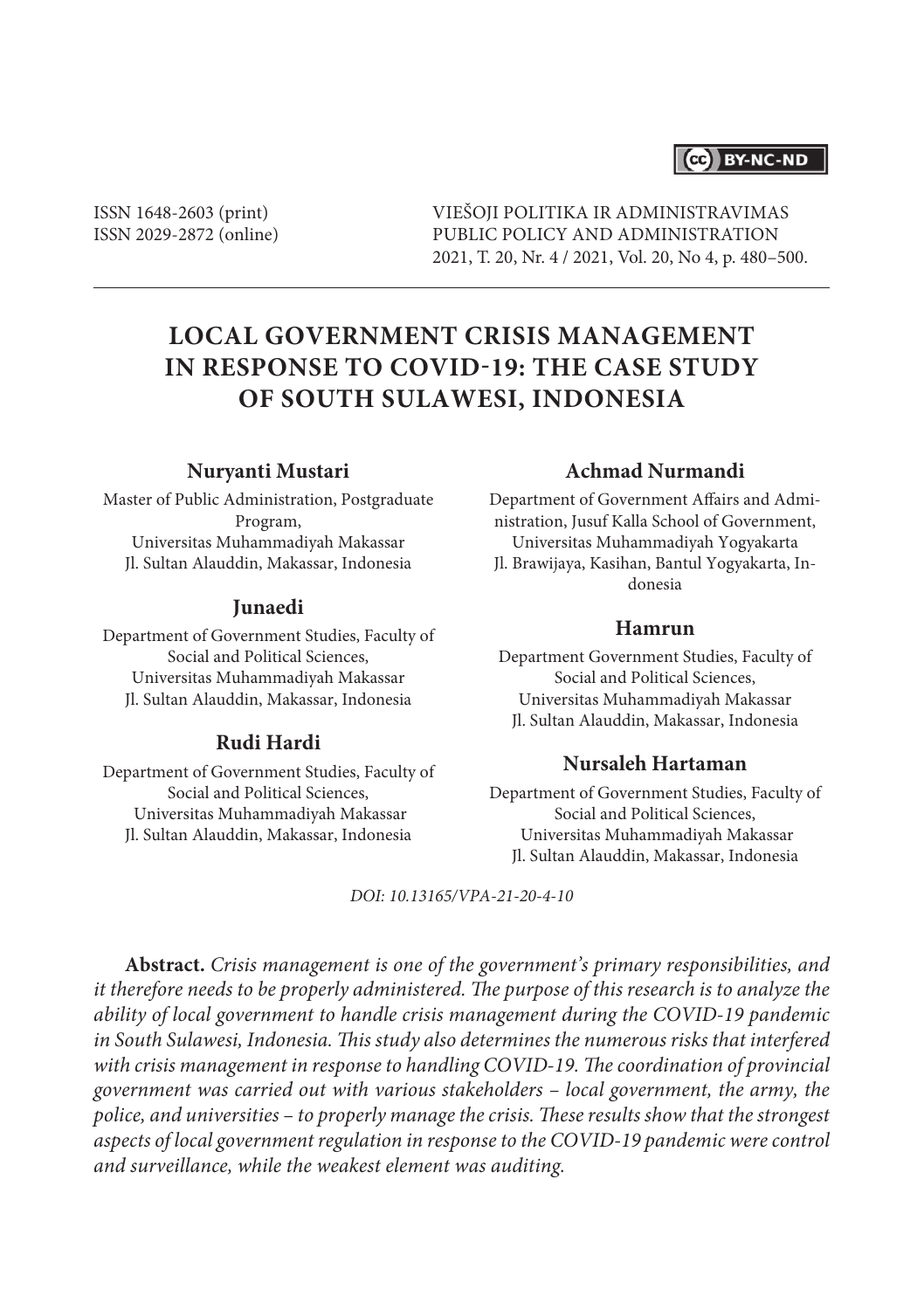*Keywords: crisis management, local government, public policy, COVID-19.*

*Reikšminiai žodžiai: krizių valdymas, vietos valdžia, viešoji politika, COVID-19.*

## **Introduction**

The tremendous risk posed by COVID-19 alongside its rapid transmission led to the implementation of more strategic steps by the government of Indonesia in controlling and monitoring public health (Harapan et al. 2020). According to Wajdi et al. (2020), the role of the government is to protect, guarantee, and provide the right solution in handling public health issues associated with the spread of the virus. Wajdi further stated that the government also needs to collaborate and work with non-government stakeholders in increasing the readiness of facilities and also the availability of health services (Wajdi et al. 2020). Djalante, Nurhidayah, et al. (2020) stated that the government needs to provide strategic policies to respond to the spread of COVID-19 through regulations and by strengthening government institutions.

Countries affected by the pandemic, such as India and Kenya, implemented strict measures to prevent further transmission and increases in the number of new cases by closing public facilities, advising workers to work from home, stopping the operations of public transportation, and enacting various other lock-down policies (Patrikar et al. 2020). Aluga (2020) observed that Kenya collaborated with hospitals to limit visits to infected patients by family members and friends. Djalante, Lassa, et al. (2020) stated that governments need to implement strict measures to prevent the continuous spread of the virus, such as the two- to three-week lockdown policy implemented in India (Lamba 2020), or encourage the use of traditional medicine (Xiao and Torok 2020). They also need to learn from the results of the outbreak of MERS in Saudi Arabia (Algaissi et al. 2020), and the strategies used by Australia in handling diabetes (Andrikopoulos and Johnson 2020).

In the USA, the government accelerated the preparation process at the health system level by regulating public responses. However, the response rate has not been perfect (Loungani et al. 2020), and the continuous increase in the number of cases has had a significant effect on the readiness of health workers (Chen et al. 2020). Therefore, the government needs to respond to the COVID-19 crisis by identifying gaps in the readiness of health workers by analyzing the tragedy that occurred in Italy (Bressan et al. 2020). Galvin, Fernandez-Luque, and Li (2020)all humans on earth need to make difficult strategic decisions on three very different scales, all fueled by Analytical and Artificial Intelligencebased predictive Models (AAIMs stated that the social distancing policy is an uncertain approach used to suppress the spread of the virus. Saudi Arabia imposed a ban on worship and visits to mosques, and, on February 28, they also banned worshippers from travelling to countries affected by SARS-CoV-2 (Algaissi et al. 2020). This decision not only aimed to reduce the risk of spreading the virus, it also sought to prevent its transmission to other countries. Singapore also responded by recording health services in 1,700 hospitals in order to rapidly and effectively respond to positive cases (Monica et al. 2020).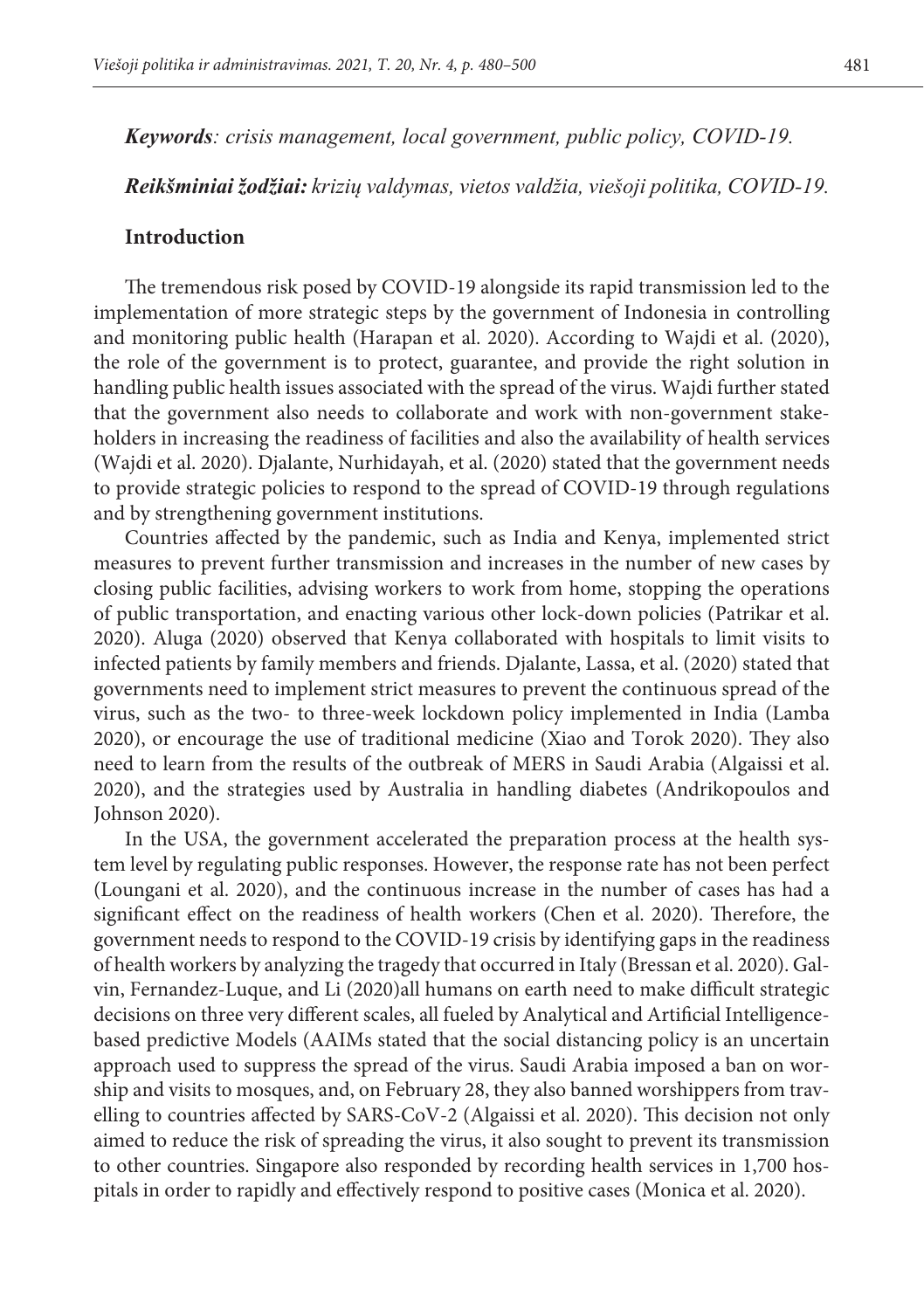There are no shortcuts in handling the pandemic; therefore, local government must ensure that people adapt to the policies implemented by the central government (Loungani et al. 2020). Wilkinson (2020) stated that the local government also need to issue policies that limit mobility between provinces, seek the services of foreign workers, provide mental health support, and take the right steps to trace infected people accessing therapeutic or medical services (Cheng et al. 2020). South Sulawesi, which is one of the regions in Indonesia most affected by COVID-19, requires local government to enact stricter policy by implementing large-scale social restrictions in Makassar City and the Gowa Regency (Jain et al. 2020). However, adaptive management policies are faced with two uncertain choices – namely local or regional systems (Hong and Lee 2018). Therefore, Fitriatun (2019) proposes a scientific management approach.

The government implemented new and stringent policies within a short period, including social distancing, physical distancing, and the learn, pray, and work from home policy (Putri and Anulus 2020). Zaharah, Kirilova, and Windarti (2020) also stated that the use of personal protective equipment and the regular washing of hands became part of people's lifestyles in a bid to prevent the spread of COVID-19. However, in Indonesia, the government did not implement a lockdown policy like in other countries, instead adopting for a large-scale policy of social restriction (Calvin 2020). Unfortunately, there were conflicts between central and local government associated with the implemented policies, and to prevent this the government needs to improve coordination and release proper guidelines (Djalante, Lassa, et al. 2020). South Sulawesi, one of the areas most affected by the pandemic, has taken significant steps to apply large-scale social restrictions in two cities. The first was implemented in Makassar on April 24, 2020, while the second was implemented in the Gowa Regency on May 4, 2020. Therefore, this study aims to determine the strategies used by the local government in carrying out crisis management in South Sulawesi.

## **Literature review**

#### *Governmental crisis management*

Crisis management is a significant responsibility of the government that is difficult to fulfil due to the need for capacity, which exists in a dynamic relationship with legitimacy and trust (Christensen, Lægreid, and Rykkja 2016; Dutta 2020). By nature, a crisis always occurs rapidly and unfolds spontaneously; however, some of the confusion and ambiguity can be mitigated through planning and proper management (Barton 1993). The strategies adopted by the government to address and communicate the attributes of a pandemic affect the general understanding of citizens and officials (Avery, Graham, and Park 2016).

Government crisis management systems are rapidly changing, in accordance with the functionality, weaknesses, and potential of these structures. Therefore, they need to understand both systemic and operational elements as well as the form of crisis facing a country (Christensen 2007; Olsen, 2010). Cheng et al. (2020) stated that the accelerated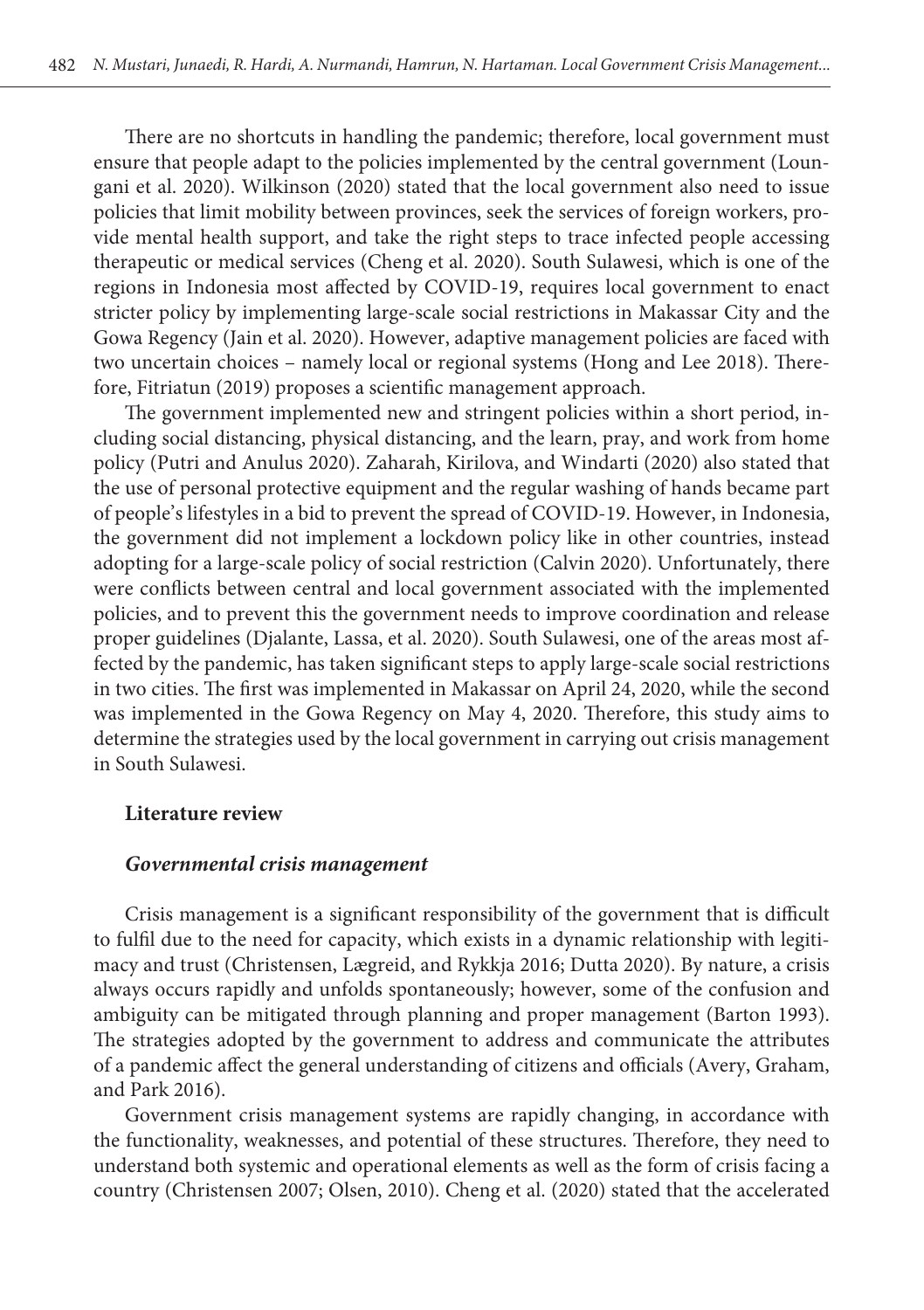need to increase community resilience to disaster and the capacity to respond effectively during a crisis is one of the most challenging issues currently faced by the government.

Furthermore, the capacity to govern is an ambiguous concept that is linked to the state's infrastructural power or government quality. Governance capability is comprised of standard structural and procedural features of the administrative system, as well as the informal components used to define the function of these features in action. There are four types of governance capability. *Coordination capacity* is associated with the bringing together of diverse groups to participate in collective action. *Regulation capacity* involves surveillance, oversight, and auditing. *Analytical ability* is associated with the act of analyzing information, providing advice, and evaluating risk and vulnerability. Meanwhile, *delivery capacity* is in line with managing crises, exercising power, and delivering public services (Christensen, Lægreid, and Rykkja 2016; Lodge and Wegrich 2014).

#### *An adaptive and scientific approach to decision making*

There are many analytical approaches at each level of government; irrespective of their numbers, they are inseparable from political affairs (Alcaide-Muñoz et al. 2017). Furthermore, despite the government's authoritative powers, it needs to possess the power to prioritize a systematic approach to ensure that policies run sustainably (Schweber 2014; Andhika 2018). This model is a more specific approach due to the relationship between authority and science (Van Assche et al. 2017).

A scientific management approach is a reasonable process that can predict and anticipate impacts as well as monitor, mitigate (Le Lièvre 2019), and integrate data (Fitriatun 2019). In the health sector, this means a scientific approach used to collect information from several sources within a community (Nicogossian 2010). According to Ruiu (2020), scientific management is an approach that integrates science and the current conditions to enable actors or governments to adopt preventive policies (Kettle et al. 2014) such as lockdown, treatment, tracing, and quarantine (Peng et al. 2020). It is also an approach that puts aside political aspirations while considering national emergencies (Bryce et al. 2020). This approach communicates the risk of a pandemic quickly, but policies informed by science are often slowed by political intervention. Therefore, epidemics need to be handled with a scientific approach capable of determining risks in order to prevent pandemics (Aven and Bouder 2020). They can also be handled using adequate communication management with a scientific method, to avoid potential conflicts and create new precedents.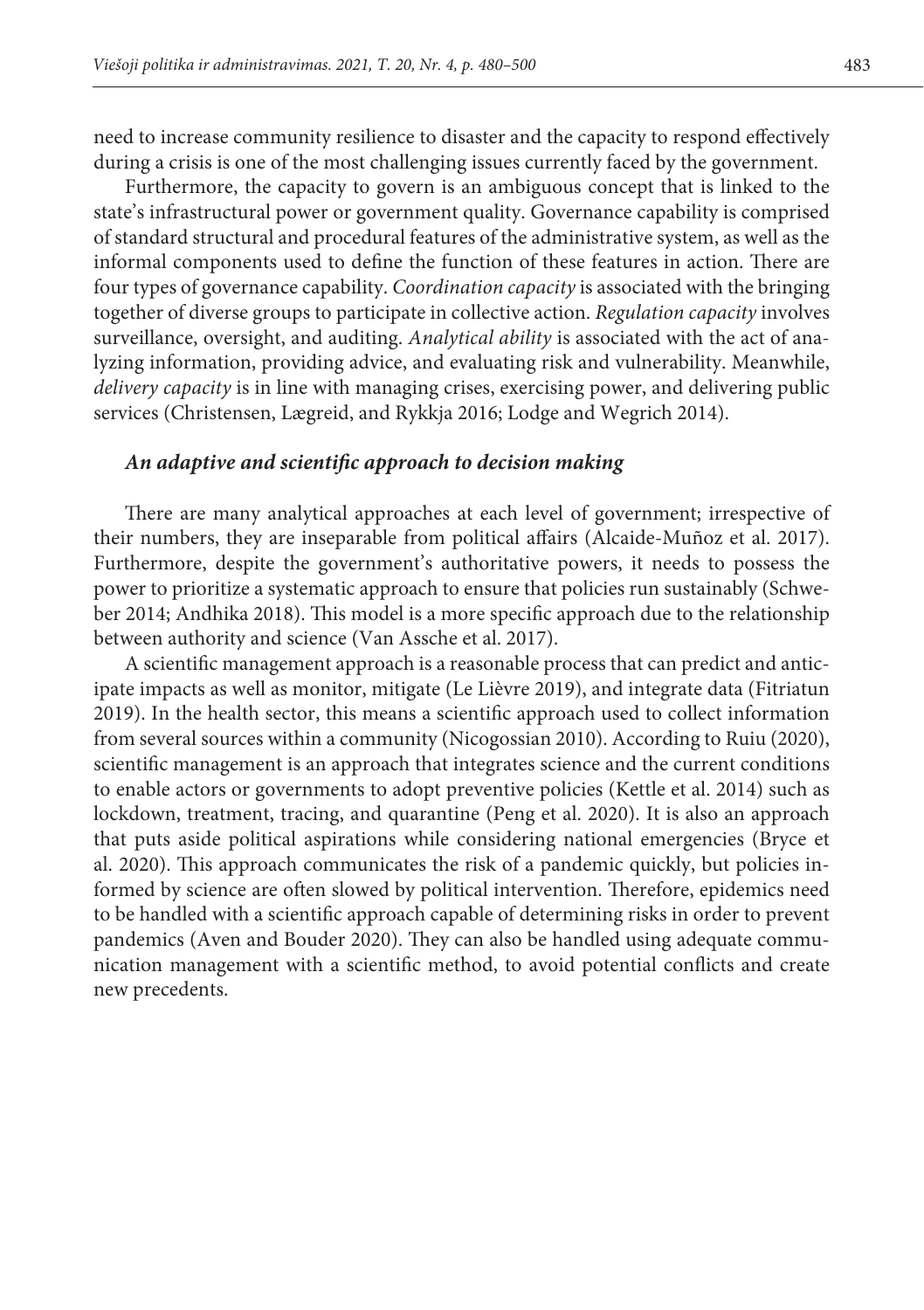

 $S_{\rm C} = (C_{\rm C} - C_{\rm C})/2$ (2014) *Figure 1.* **Conceptual framework**

## **Research method**

This research uses policy content analysis (Crow and Berggren 2014), which aims to analyze issues associated with policy, regulations, relationships, bureaucracy, communication, and the technique used to time policymaking. Many studies have looked at policymaking models using this process, including via the interpretation of a collaborative policy analysis from the perspective of the customer (Lybecker, McBeth, and Stoutenborough 2016). COVID-19 policy is seen from a collective perspective at the macro, meso, and micro levels. Jones and McBeth (2010) also analyzed this approach to view policy in terms of structure; therefore, the analysis in this study aims to explain policy hierarchically.

The secondary data used in this research were sourced from the Task Force for the Acceleration of Handling COVID-19 (COVID-19.go.id), the Indonesian Ministry of Health (kemenken.go.id), and trusted news media. NVivo12 Plus software was used to analyze and describe government policies addressing the COVID-19 pandemic using theories and concepts related to local government crisis management. Furthermore, the data collected were processed using NVivo and matched with predetermined research indicators. The coding process was also adjusted to the preliminary theory, while NVivo crosstabulation was used to classify the data during the retranslation process. In the last stage, NVivo analysis was used to display data in the form of graphs and tables – this process is referred to as five-step analysis (Morse, Woolf, and Silver 2017)

#### **Findings and discussion**

#### *The trend in COVID-19 cases in South Sulawesi province*

According to the Indonesian Ministry of Health, the COVID-19 pandemic is a nonnatural disaster in the form of a virus; therefore, adequate measures need to be taken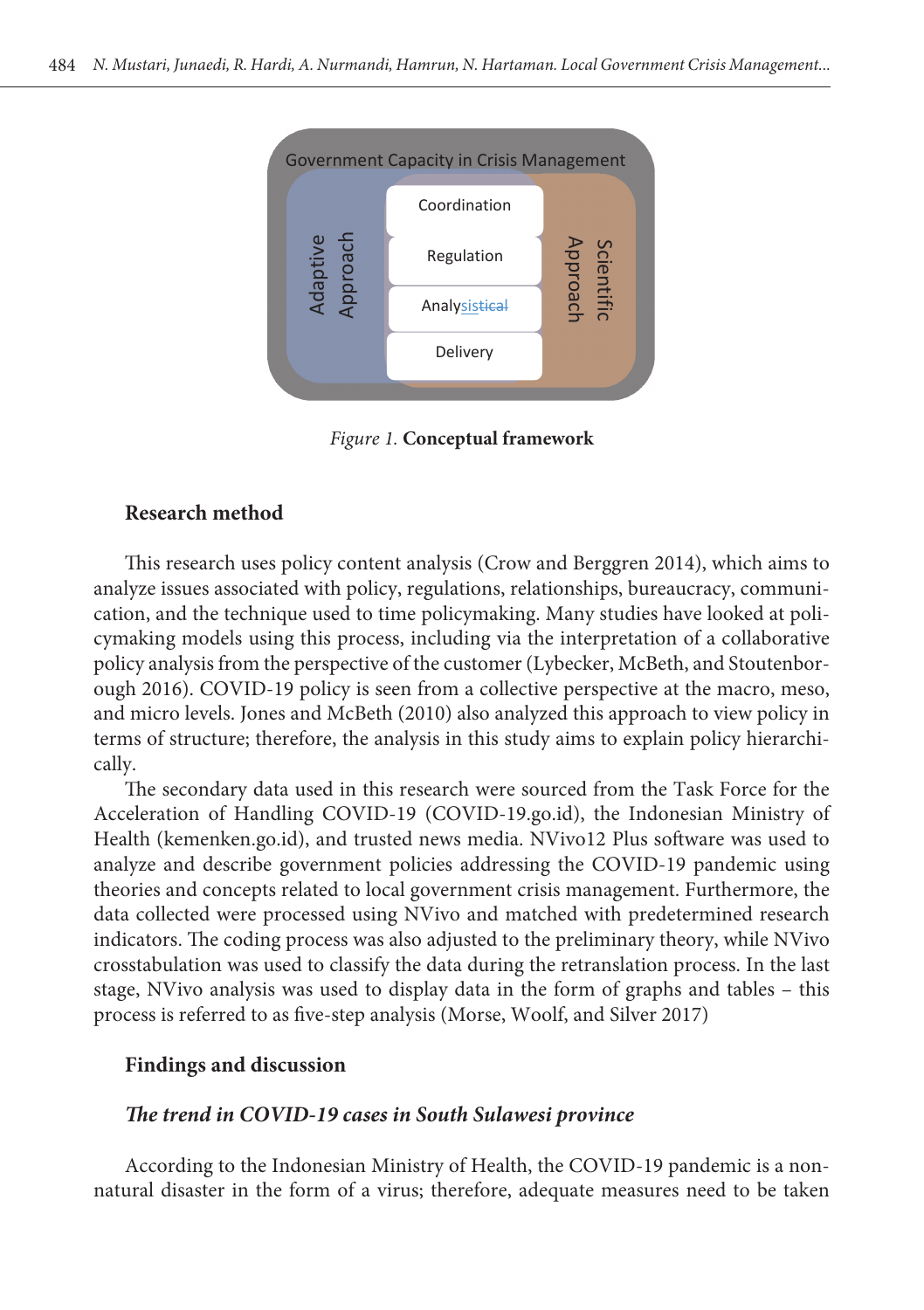to prevent its spread. Masdalina Pane, Isturini, and Wahidin (2018) stated that nonnatural disasters have a risky impact, with a higher mortality rate than natural disasters. Therefore, it is the joint responsibility of the government at the central and local levels to protect the public from the threat of disease. Although the health sector already has regulatory standards related to its services, disaster management needs to be strengthregantery camatras related to the certified, and<br>attention than  $q$  is the covid-<br>and implementing management policies. It is started to stipulate the<br>stipulation of the covid-<br> $q$  pandemic, it is necessary to pay attention to steps in preparing, stipulating, and implementing management policies.

On March 19, 2020, the Governor of South Sulawesi reported two positive cases of the virus, and by August 2020, the province had the 4th highest number of cases in Indonesia. The number of coronavirus cases in South Sulawesi as of September 3, 2020, was a relatively large condition of  $\Gamma$ 12,244, with 367 deaths and 9,429 recoveries. The province has experienced a relatively widespread outpouring of public concern regarding the virus. Therefore, the government needed to initiate a total lockdown as an effort to break the chain of transmission, decrease the death rate, and fix the declining economy. economy.



#### **Daily Confirmation Case Data**



nificant increase of 218 positive patients on July 7. Dramatic changes occurred after entering mid-July, with a tremendous increase in the number of recovered patients at the  $\frac{1}{\pi}$  the chart finally sloped with statusnum berefore in the health status number of  $\frac{1}{\pi}$ Figure 2 shows daily data on the number of new cases in South Sulawesi, with a sigend of July.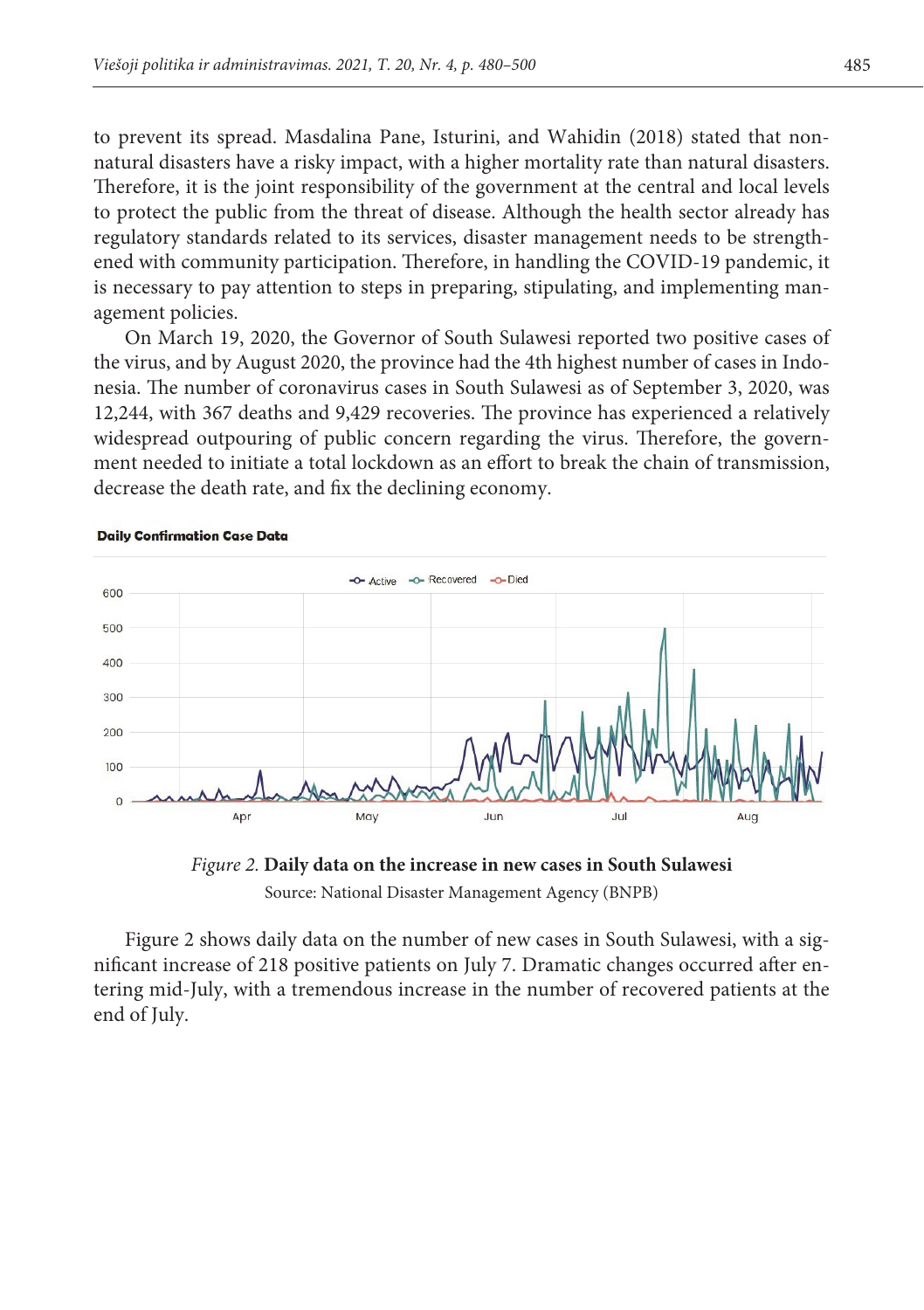

*Figure 3.* Comparison of COVID-19 cases in South Sulawesi and other provinces as of **September 2020 September 2020**

*Source:* National Disaster Management Agency (BNPB)

Figure 2 shows that by early September, the total cumulative number of positive cases in South Sulawesi was 12,244 people, with a large number of recovered patients – 9,499.<br>This can the unclear of recovered patients of the total funds of recovered to recovered patients. crisis management procedure in this province. This great number of cases generated the urgent need for the government to carry out a

# Local government crisis management in response to COVID-19

#### for the government to carry out a crisis management procedure in this province urgently. *Coordination*

In coordination of the south strawest Provincial Government is carried out with<br>various stakeholders – namely the local government, the army, the police, and universities. The coordination of the South Sulawesi Provincial Government is carried out with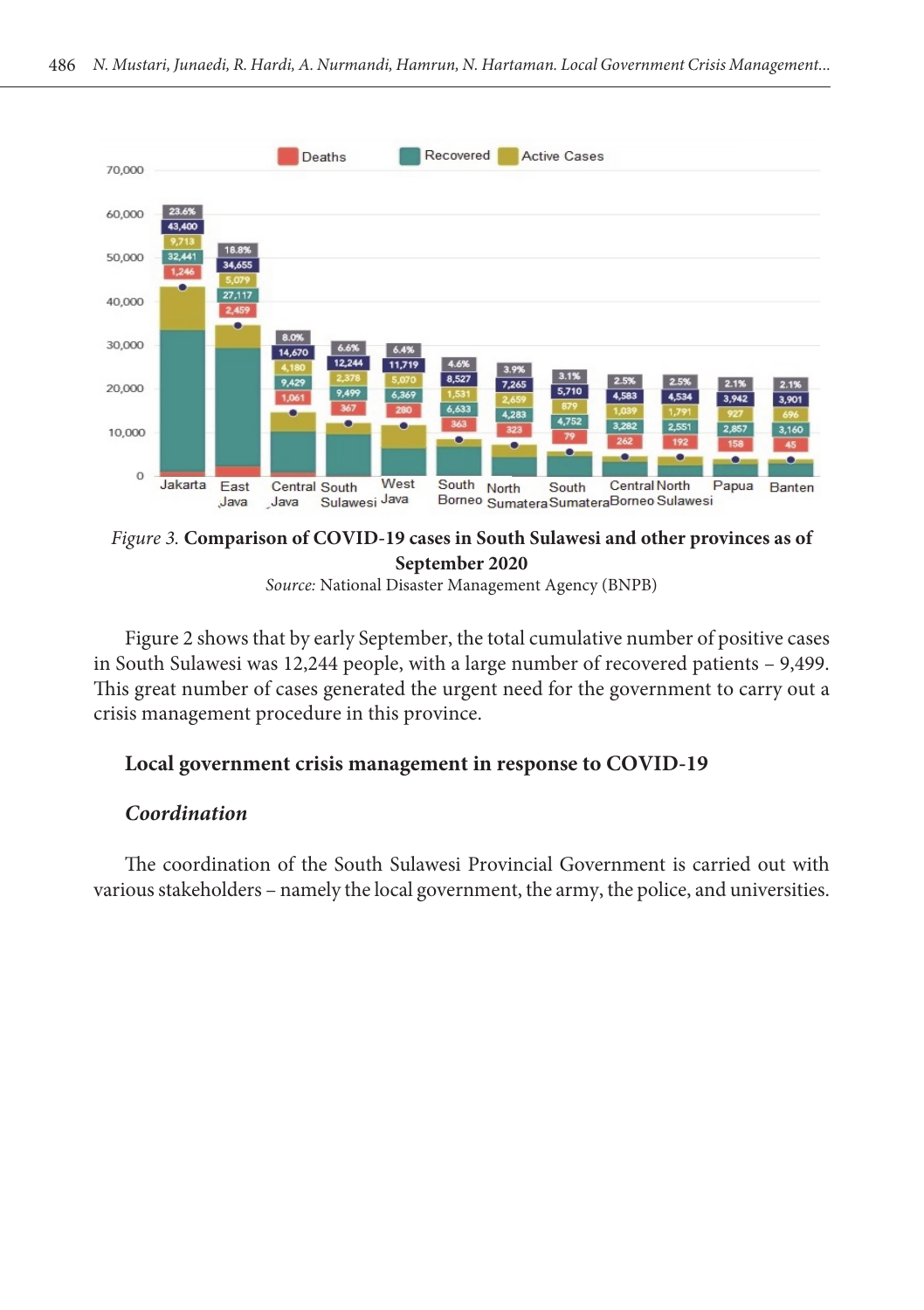

**Figure 4: . Coordination Analysis of coordination** *Figure 4.* **Analysis of coordination** Source: Analysis by Nvivo12 Plus Source: Analysis by Nvivo12 Plus

Figure 4 shows that the local government is the dominant actor in coordinating the handling of COVID-19 in South Sulawesi, accounting for 47% of coordination with provincial government, followed by NGOs with 19%. Furthermore, the police and the military are also present in shaping community discipline towards health protocols. The last factor is universities, comprising of the academics that provide human resources in meeting the requirements of medical staff. This coordination capacity falls into three groups: diversity, communication, and collective action. The local government plays an important role in handling COVID-19 in South Sulawesi by implementing and regulating various policies to avoid crisis. It also plays a central role in determining several and regulations policies to avoid crisis. It also plays a central role in determining several

#### **Diversity Diverse Group Diversity**

This form of coordination occurs when multiple stakeholders collaborate in handling the spread of COVID-19 in South Sulawesi.

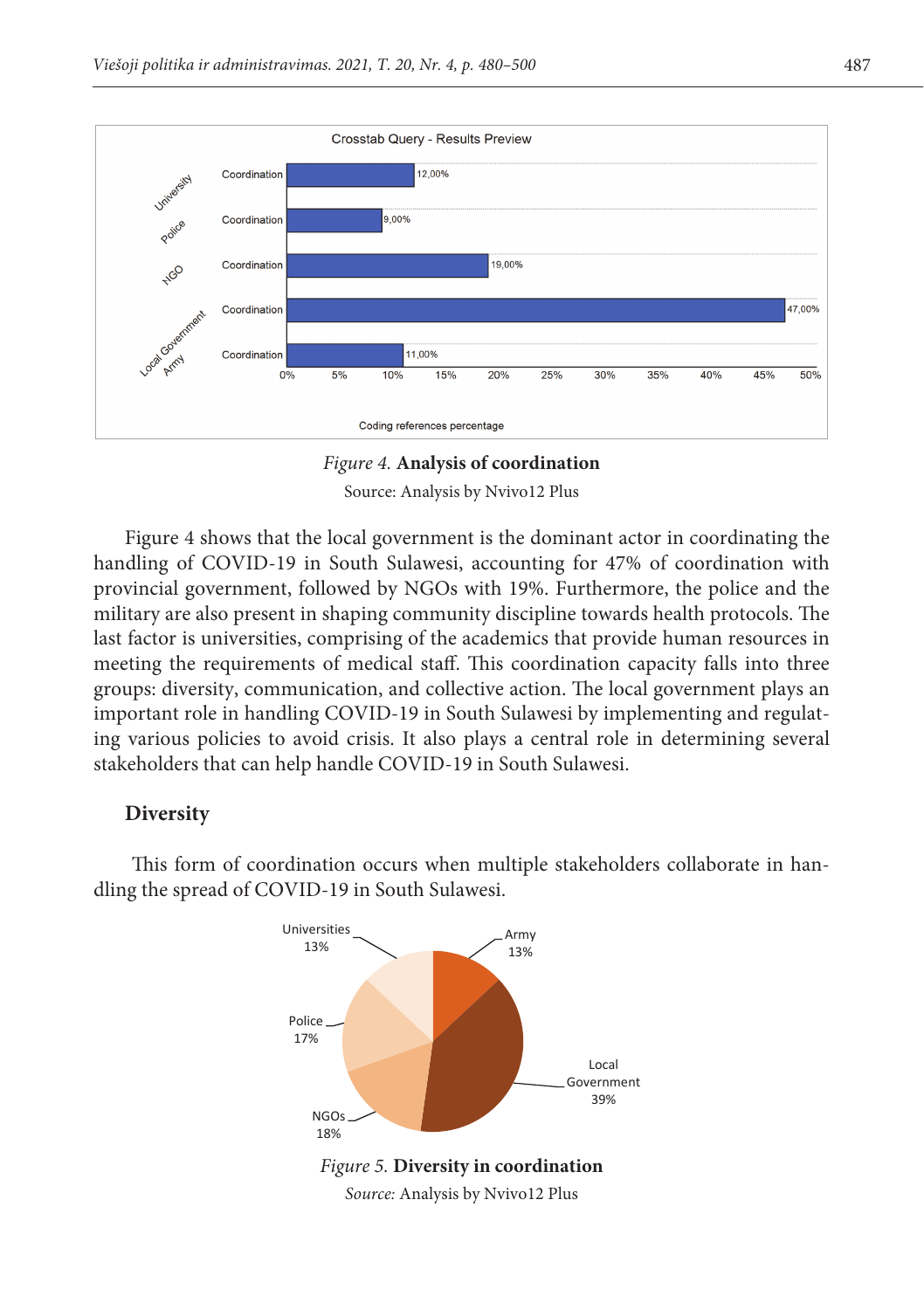From the metadata that was analyzed through NVivo, it can be seen that in terms of diversity in the coordination process, the most dominant actor was the Local Government, with a percentage of 39%. NGOs followed this with 18% of the diversity due to collaboration with the Kalla Group of companies. The police, the army, and universities were responsible for 17%, 13%, and 13% of diversity in coordination, respectively, with the frequent involvement of the police and the army in providing health protocol advice to the public. Meanwhile, universities provided human resources in terms of expertise in dealing with epidemics. Diversity occurs when the government collaborates with groups to help prevent the continuous spread of COVID-19. Variety can be turned into a strength by collaborating to produce coordination, mutual awareness, and solidarity in the face of a pandemic (Pacces and Weimer 2020).

#### **Communication** The lLocal gGovernment communicates to build coordination with various stakeholders that can

The local government communicates to build coordination with various stakeholders that can become partners in preventing the spread of the virus. The government carries nat can become partners in preventing the spread of the virus. The government out intense communication via virtual channels without meeting physically.





*Source:* Analysis by Nvivo12 Plus

The results of the NVivo analysis of communication in coordinating the results of local local government communication in handling of COVID-19 via Nvivo show a that local government percentage was responsible for of 52% of this phenomenon, which is high This also frequently involves, academics, of from various universities, especially those with medical and adequate health facilities such as Hasanuddin University. Therefore, based communication. Communication was also established with the military and police in the dissemination of health protocols, with 137% and 8.7% of total on involvementthe The results of the NVivo analysis of communication in coordinating the results of because the governor routinely holds coordination meetings with all reagents, mayors. the Universityuniversities has a percentage ofwere involved in 17.39% of coordination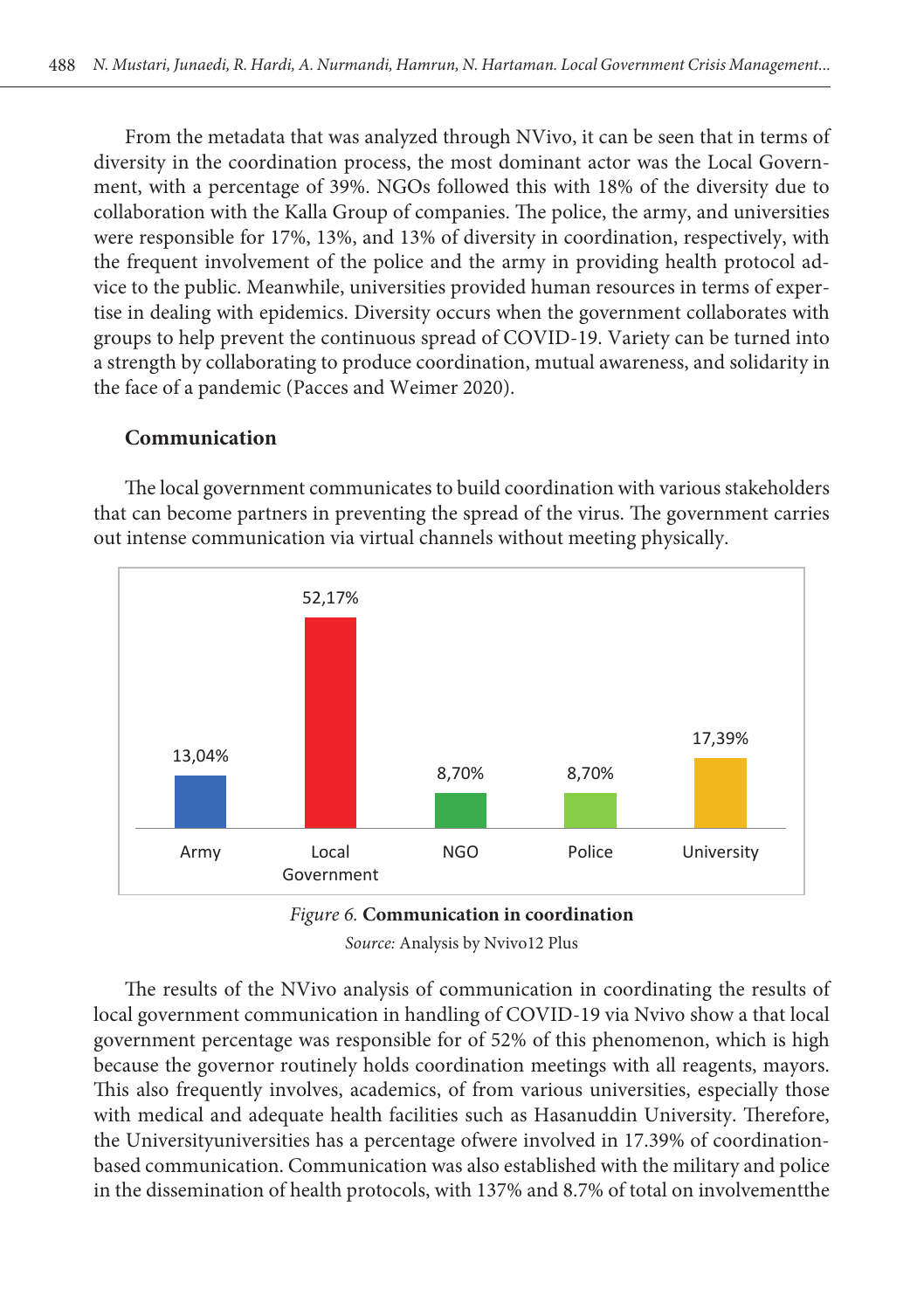dissemination of health protocols, respectively. NGOs were also assigned responsible for 8.7% in communicatingof communication because it they are is inseparablecrucial to from the government''s attention relationship with several hotels, which was necessary in to ensuringe they these hotels are were willing to become independent isolation places for sufferers of CovidCOVID-19 in South Sulawesi -South. Effectiveness in disaster management can be achieved by increasing the intensity of communication, eliminating ego-sectoral attitudes, and being supported by a collaborative network for effective risk communication (Liwei, Huijie, and Kilen 2020).

# **Collective action**

Collective action encourages the government through the collaborative efforts of several parties in handling COVID-19. Therefore, the South Sulawesi government has succeeded in collaborating with various stakeholders to carry out collective action in COVID-19 crisis management.





Collective action in crisis management in South Sulawesi was determined from groups. The local government was responsible for 40% of collective action by carrying out collaborative actions with all stakeholders in crisis management during the pandemdonesia Universities in providing volunteer assistance; as such, universities contributed to 20% of collective action. The military and the police also played a role in securing the border, preventing the spread of COVID-19 from one area to another. Collective action ernment – rather, it is also influenced by public awareness factors (Yang and Ren 2020). the COVID-19 handling program, which was carried out in collaboration with various ic. The provincial government also collaborated with the Hasanuddin and Muslim Infor epidemic prevention and control cannot solely be controlled by NGOs and the gov-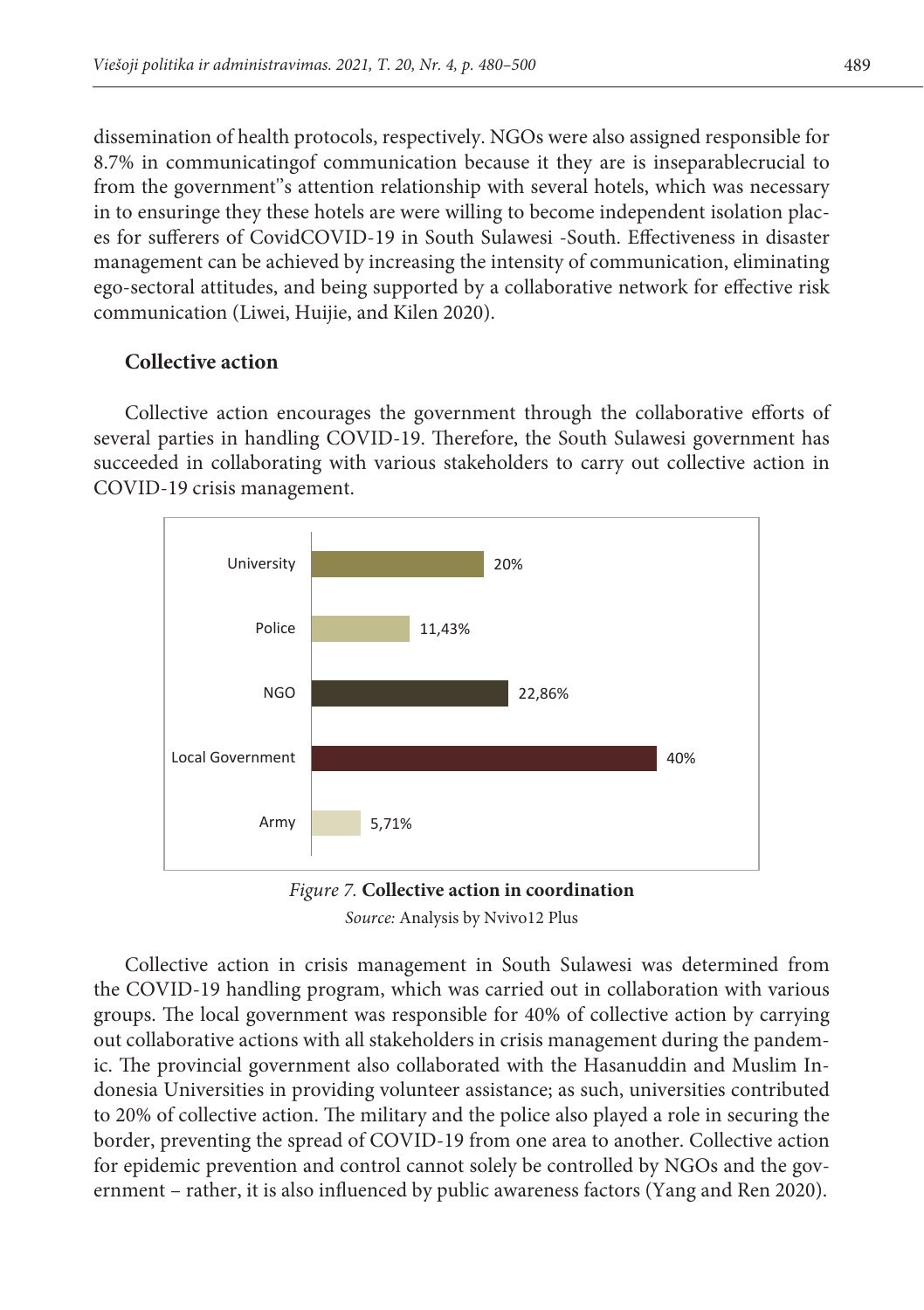## **Regulation**

Government regulation in South Sulawesi can be analyzed in terms of auditing, control, and surveillance indicators.



*Figure 8.* **Analysis of regulation in South Sulawesi**

Figure 8: **Figure 8: 11 South Sulawesi Regulation** in South Sulawesi Regulation Counter and the most significant aspect of the regulation was control, with a percentage of 56.79%. This netted to the pandemic of the choreement of the examination of the Hee COVID-12<br>certificate at the border of every city in the province in a bid to control the pandemic. According to Lai et al. (2020), the main problems in controlling the spread of the virus are gaps in knowledge and understanding. Therefore, to overcome this, it is necessary (Simatupang 2017). NVivo analysis of the policy issued by the South Sulawesi government found that the factor led to regulation on the enforcement of the examination of the free COVID-19 to improve the quality of human resources that participate in the treatment of the virus

Regulation for the control of COVID-19 in the PSBB (large-scale social restrictions) government, as well as the Decree issued by the President of the Republic of Indonesia Number 11 of 2020 on social distancing and other policies starting from March 31, in a specific area to prevent the spread of the virus. The government implemented these distancing. With this PSBB policy, Makassar City and the Gowa Regency proposed largescale social restrictions which were finally approved by the Provincial Government and and *march* 31, 2021. Policies starting from March 31, 2020. PsBB policies are as associated with the restriction of restriction of  $\mathcal{L}$ phase started with the establishment of a public health emergency response unit by the 2020. PSBB policies are associated with the restriction of certain activities of residents policies to increase the level of public awareness and compliance in maintaining physical the Ministry of Health.

| Region          | <b>PSBB</b> Period    | <b>Description</b>     |
|-----------------|-----------------------|------------------------|
| Makassar City   | April 24–May 22, 2020 | PSBB-Transition Period |
| of Gowa Regency | May 4-18, 2020        | PSBB-Transition Period |

*Table 1.* The implementation of PSBB policies in South Sulawesi

*Source:* Task Force for the Acceleration of Handling COVID-19, South Sulawesi, 2020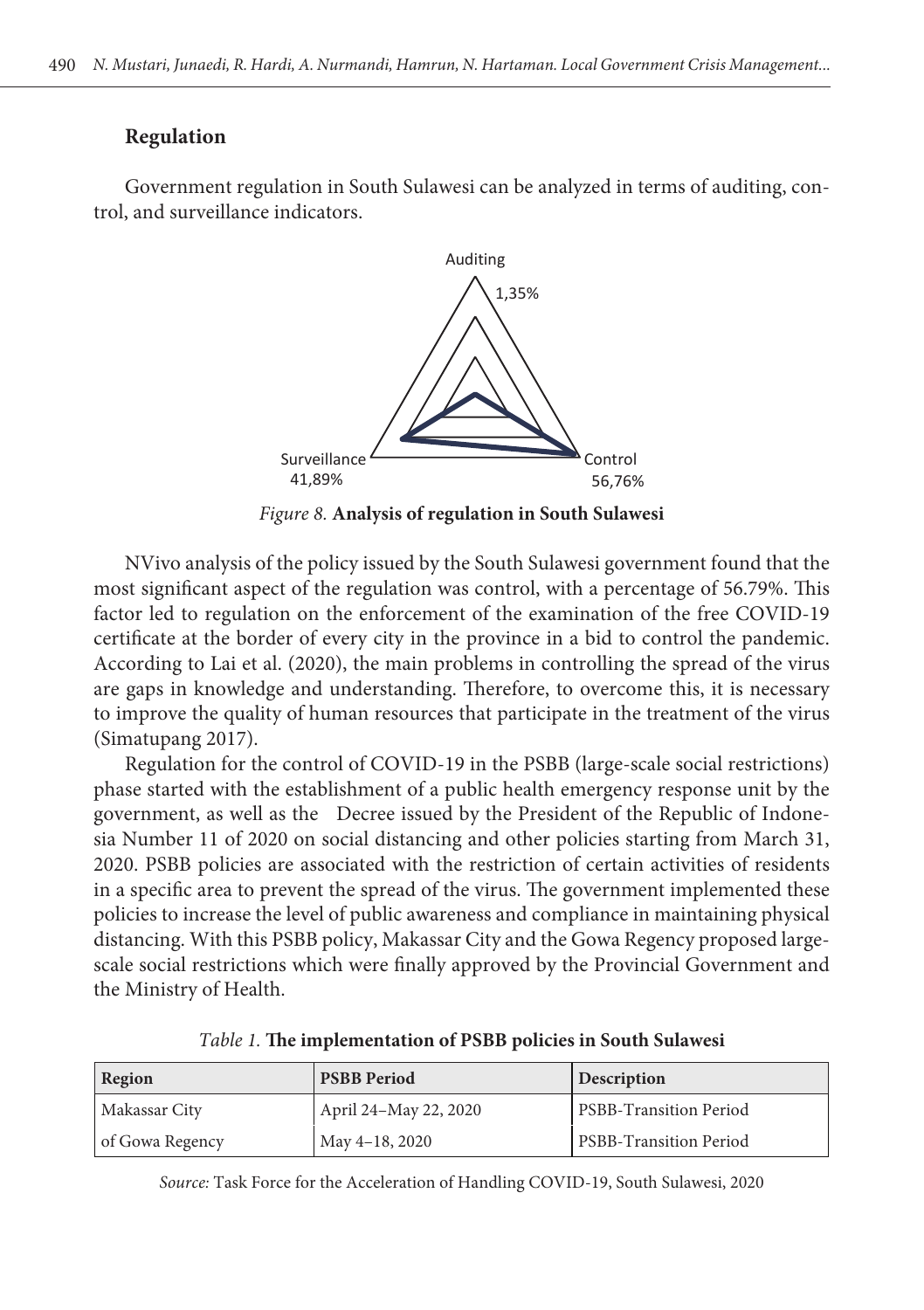The application of PSBB measures by the government was an effort to control the mobility of the population in the epicenter of the COVID-19 pandemic to prevent the virus from spreading to other areas. This was also a strategic effort used to implement aggressive steps to control the spread of this outbreak through direct human contact (Jiang et al. 2020).  $($ form of  $r_{\rm eff}$  regulation that had supervisory approach. Covid-19 handlers are focused on the focused on the focused on the focused on the focused on the focused on the focused on the focused on the focused on the fo

Surveillance in the form of field observation, as stated in the public policy, amounted to 41.89% of COVID-19 regulation. Government regulation in the form of checks on every city border was a form of surveillance used to reduce the number of new cases. Local government policy enforcing the mandatory use of masks was also a form of regulation that had a supervisory approach. COVID-19 handlers focused on the surveillance of locally acquired cases to prevent broad spread. According to Pung et al. (2020), the government needs to carry out active case-finding among close contact cases to prevent<br>continuous carreed continuous spread.

Auditing comprisedobtained the lowest percentage of policy - value of 1.39% -, due to the absence of local government regulations in carrying out accountability reports. Weak auditing decreases the credibility possessed by the government in running a program. The implementation of aAuditing can provide accessible information and communication to the public, especially in handling CovidCOVID-19 (Castka, Searcy, and Fischer 2020). Furthermore, Dowling, Knechel, and Moroney et. al (2018) stated that the audit process, which also aims at applying regulations for handling CovidCOVID-19 in South Sulawesi, needs to provide a more expansive auditing space to ensure there is an adequate balance between sSurveillance, cControl, and aAuditing in government regulations regarding the pandemic.

#### **Delivery capacity** Delivery capacity is associated with the crisis management, and this process is also associated

Delivery capacity is associated with crisis management, and this process is also associated with exercising power in public services. The South Sulawesi Government pro-<br>had link with exercising bow line COVID-19 by giving setten produce health facilities that vides health services in handling COVID-19 by supporting various health facilities that are specifically reserved for positive patients.





*Source:* BNPB, 2020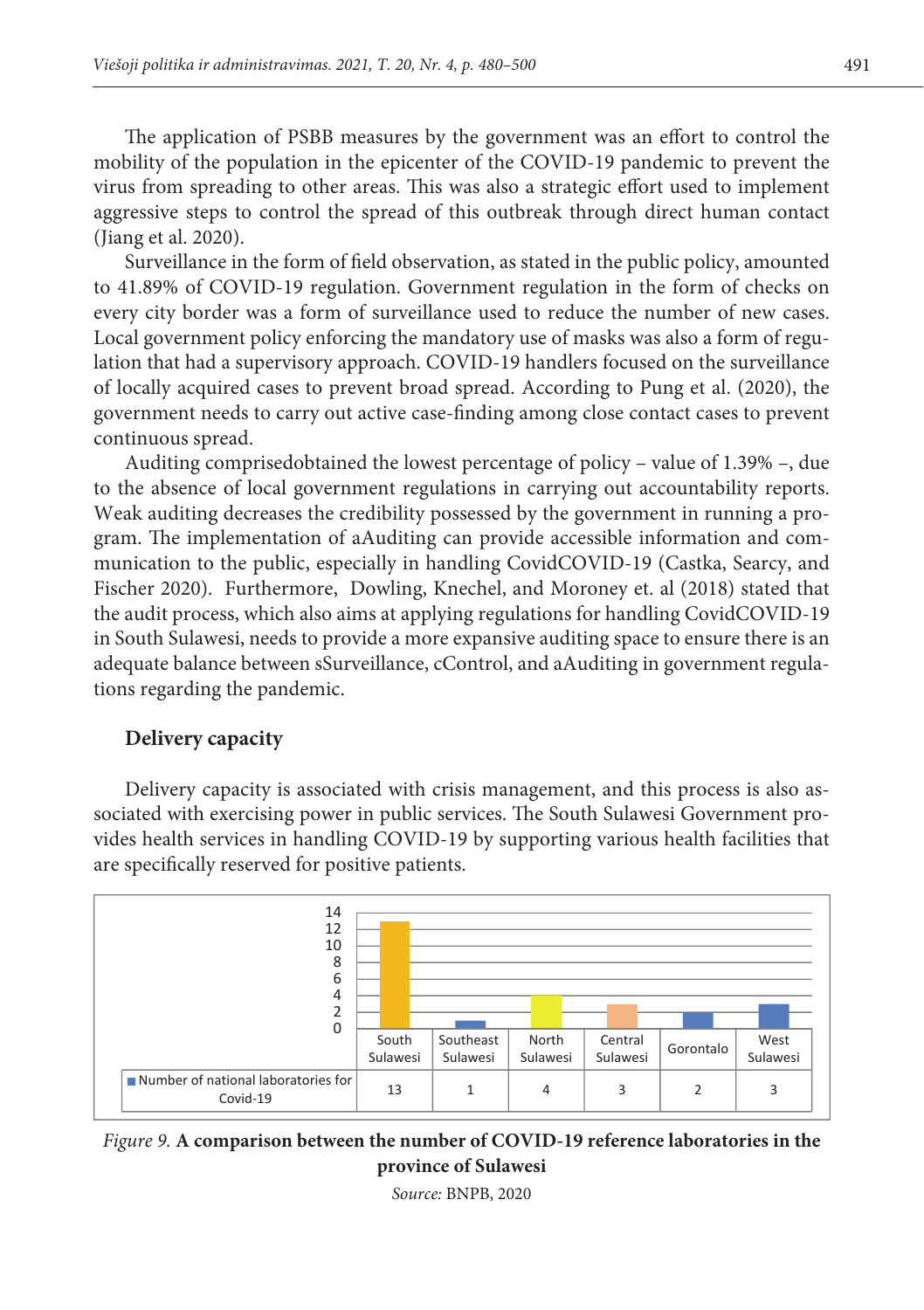South Sulawesi is the province with the highest number of specific COVID-19 laboratories. The Government of South Sulawesi has successfully built 13 laboratories: Soppeng Regional Health Laboratory, Sinjai Health Laboratory, Lakipadada Hospital, Lagaligo Hospital, Labuang Baji Hospital, Andi Makkasau Hospital, Sawerigading Hospital, Unhas Hospital, Makassar POM Center, Vit Maros Center, Makassar BBLK, Wahidin Hospital, and Makassar BBTKLP. These laboratories serve to hasten the examination of suspected COVID patients through PCR testing, thereby making the process of detecting people infected with COVID-19 faster.

people infected with COVID-19 laster.<br>The South Sulawesi government is also concerned with providing intensive care to patients with the use of seven central hotels in Makassar City for patient care. These factors contribute to South Sulawesi's recovery rate of 76.77%, which is higher than the national recovery rate of 71.4%. The government also created a COVID Tourism program, which focused on making the area free from positive COVID-19 patients. The COVID Which focused on making the area free from positive COVID-15 patients. The Tourism program has spent a total of approximately \$8 billion as of July 2020.



**Figure 10.: The distributionNumber of mMedical pPersonnel in South Sulawesi**  *Source:* Kemenkes RI, 2020 *Figure 10.* **The distribution of medical personnel in South Sulawesi**

The availability of medical personnel in South Sulawesi is inadequate, as there are population of 8,771,970 people. Therefore, the local government need to follow the exespecially those that are specialized in handling COVID-19. Furthermore, it is necessary only 43,127 medical personnel that are active in providing public health services to a ample of the Australian government and continue recruiting more medical personnel, to deploy more medical equipment to regional and large cities, as well as to recruit and instruct additional medical personnel to prepare for a spike in cases (Gardiner et al. 2020)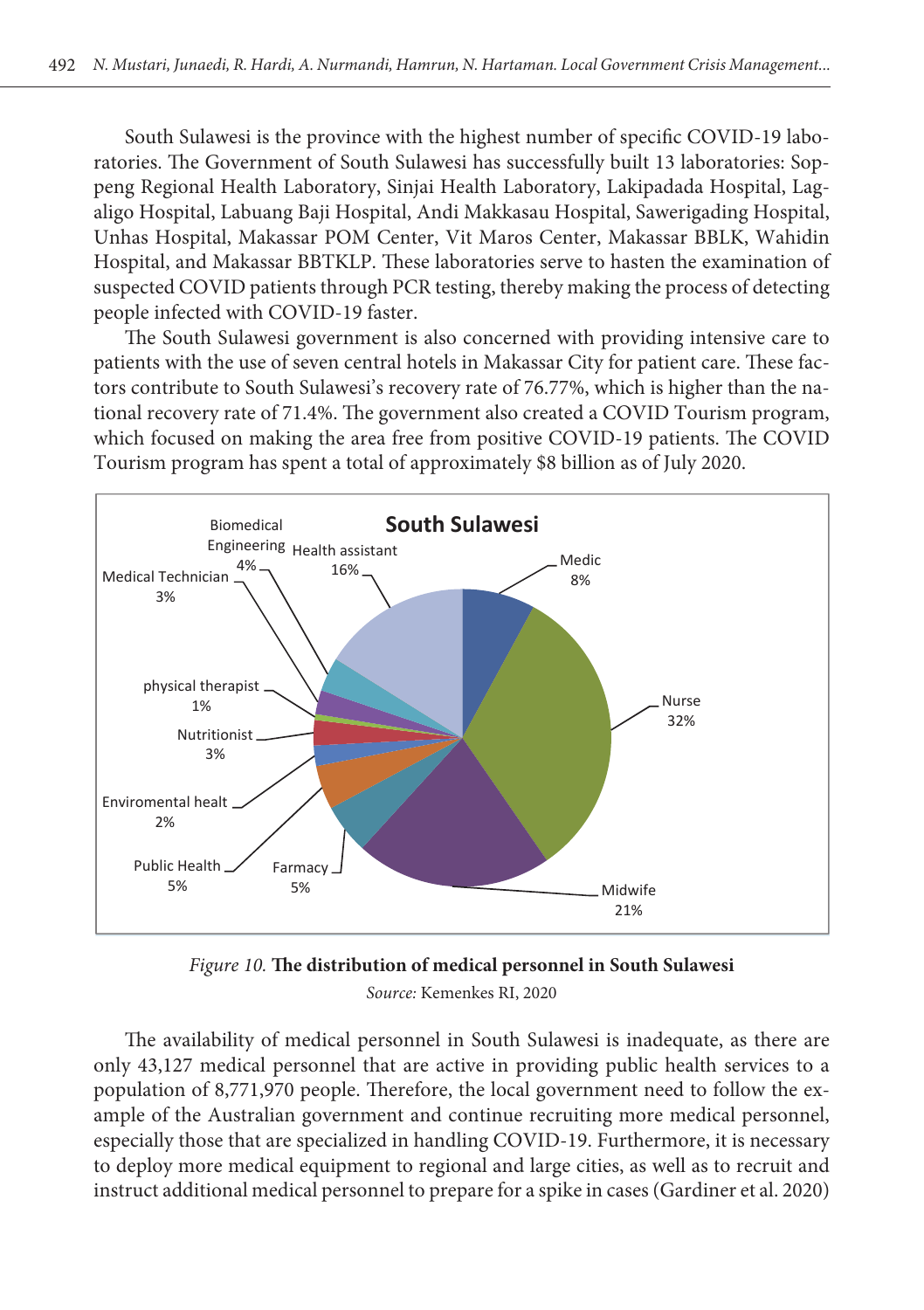we included patient data from February 2, 2020, to May 6, 2020. To investigate the surge capacity and operational implications for the RFDS in dealing with COVID-19, we built and validated an interactive operations area-level discrete event simulation decision support model underpinned by RFDS air medical activity data from 2015 to 2019 (4 years.

# **Analytical capacity**

Analytical capacity is associated with analyzing information, providing advice, and evaluating risk as well as vulnerability. The local government has adequately responded to the handling of COVID-19 cases in South Sulawesi. However, there are still many risks that have the potential to interfere with the handling process. The challenges that remain to be faced by the local government in South Sulawesi are outlined in Table 2.

| <b>Risk</b>                                                                                                                                 | Analysis of control                                                                                                                                                                      |  |
|---------------------------------------------------------------------------------------------------------------------------------------------|------------------------------------------------------------------------------------------------------------------------------------------------------------------------------------------|--|
| Non-compliance with health protocols                                                                                                        | Warning through regional regulations to carry out<br>health protocols, including wearing masks, maintain-<br>ing distance, maintaining cleanliness, and the diligent<br>washing of hands |  |
| The community does not prohibit hand-<br>shakes, and corpses are not disposed of<br>according to the COVID-19 protocol                      | Socialization and education of MUI Fatwa No. 18<br>regarding the management of bodies exposed to<br>COVID-19                                                                             |  |
| Inadequate medical supplies for medical<br>personnel, including<br>PPE - 153,228<br>Surgical masks - 281,500<br>Rapid Testing kits - 45,800 | Distributing PPE, preparing hotels for medical per-<br>sonnel that treat patients exposed to COVID-19                                                                                    |  |
| Lack of health workers                                                                                                                      | Need volunteers in handling COVID-19                                                                                                                                                     |  |

*Table 2.* **Analysis of the management the COVID-19 crisis** 

*Source:* adapted by researchers

The government need to refer to science and use accurate and proportional data to establish the correct scientific policies associated with the COVID-19 pandemic. However, it is unfortunate that in the process of establishing pandemic policies, the government still relies on miracles rather than scientific calculations. Therefore, the need to uphold solidarity – which ultimately results in collaboration, adaptation, and readiness to face the pandemic – remains (Stephens et al. 2020).

# **Conclusions**

1. The local government of South Sulawesi has carried out various crisis management strategies in dealing with the COVID-19 pandemic. At the initial stage, it coordinated with various stakeholders and then issued regulations to reduce the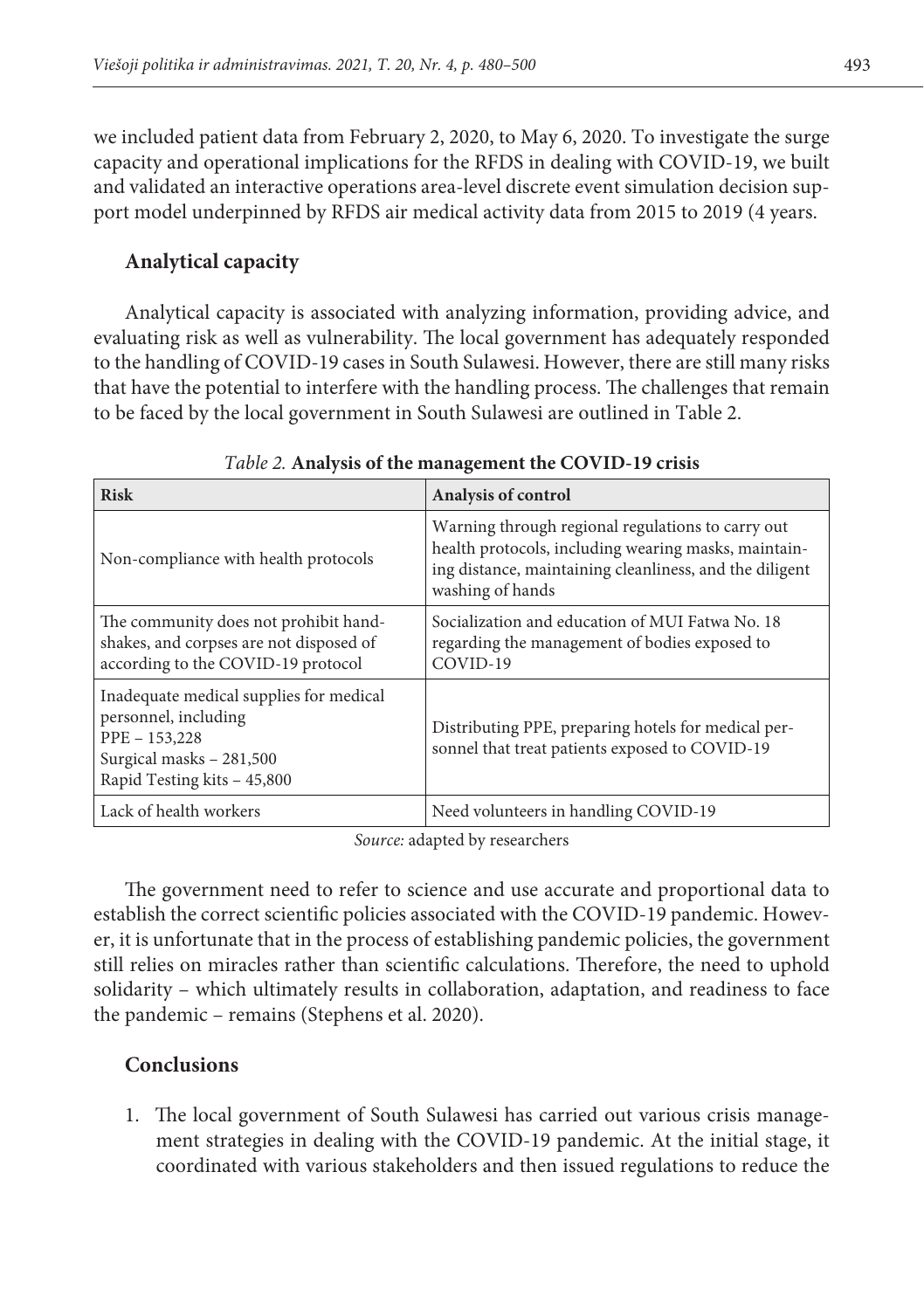rate of COVID-19 cases. At the final stage, the government carried out an analytical process which ended with the delivery of crucial services during the pandemic.

- 2. The local government has properly responded to the handling of COVID-19 cases in South Sulawesi. However, there are still numerous risks that have the potential to interfere with this process. This leads to the collaborative effort of the provincial government with various stakeholders, such as the local government, the army, the police, and universities.
- 3. NVivo analysis of the policy issued by the South Sulawesi government found that the most significant element of COVID-19 regulation was control, with a percentage of 56.76%. This was followed by surveillance, which constituted 41.89% of regulation. Auditing comprised the lowest percentage – 1.35% – due to the absence of local government regulations which obligate the completion of accountability reports.
- 4. The local government need to refer to science and the accurate use of proportional data in establishing pandemic policies based on the interests of a group of people.

# **Reference**

- 1. Alcaide-Muñoz, Laura, Manuel Pedro Rodríguez–Bolívar, Manuel Jesús Cobo, and Enrique Herrera-Viedma. 2017. "Analysing the Scientific Evolution of E-Government Using a Science Mapping Approach." *Government Information Quarterly* 34 (3): 545–55. https://doi.org/10.1016/j.giq.2017.05.002.
- 2. Algaissi, Abdullah A., Naif Khalaf Alharbi, Mazen Hassanain, and Anwar M. Hashem. 2020. "Preparedness and Response to COVID-19 in Saudi Arabia: Building on MERS Experience." *Journal of Infection and Public Health* 13 (6): 834–38. https://doi.org/10.1016/j.jiph.2020.04.016.
- 3. Aluga, Martin A. 2020. "Coronavirus Disease 2019 (COVID-19) in Kenya: Preparedness, Response and Transmissibility." *Journal of Microbiology, Immunology and Infection* 53 (5): 671–73. https://doi.org/10.1016/j.jmii.2020.04.011.
- 4. Andhika, Lesmana Rian. 2018. "Discretion and Decentralization: Public Administrators Dilemmas in Bureaucracy Innovation Initiatives." *Otoritas: Jurnal Ilmu Pemerintahan* 8 (1): 17–31. https://doi.org/10.26618/ojip.v8i1.1040.
- 5. Andrikopoulos, Sof, and Greg Johnson. 2020. "The Australian Response to the COVID-19 Pandemic and Diabetes – Lessons Learned." *Diabetes Research and Clinical Practice* 165: 108246. https://doi.org/10.1016/j.diabres.2020.108246.
- 6. Assche, Kristof Van, Raoul Beunen, Martijn Duineveld, and Monica Gruezmacher. 2017. "Power/Knowledge and Natural Resource Management: Foucaultian Foundations in the Analysis of Adaptive Governance." *Journal of Environmental Policy and Planning* 19 (3): 308–22. https://doi.org/10.1080/152390 8X.2017.1338560.
- 7. Aven, Terje, and Frederic Bouder. 2020. "The COVID-19 Pandemic: How Can Risk Science Help?" *Journal of Risk Research* 23 (7-8): 849–54. https://doi.org/10. 1080/13669877.2020.1756383.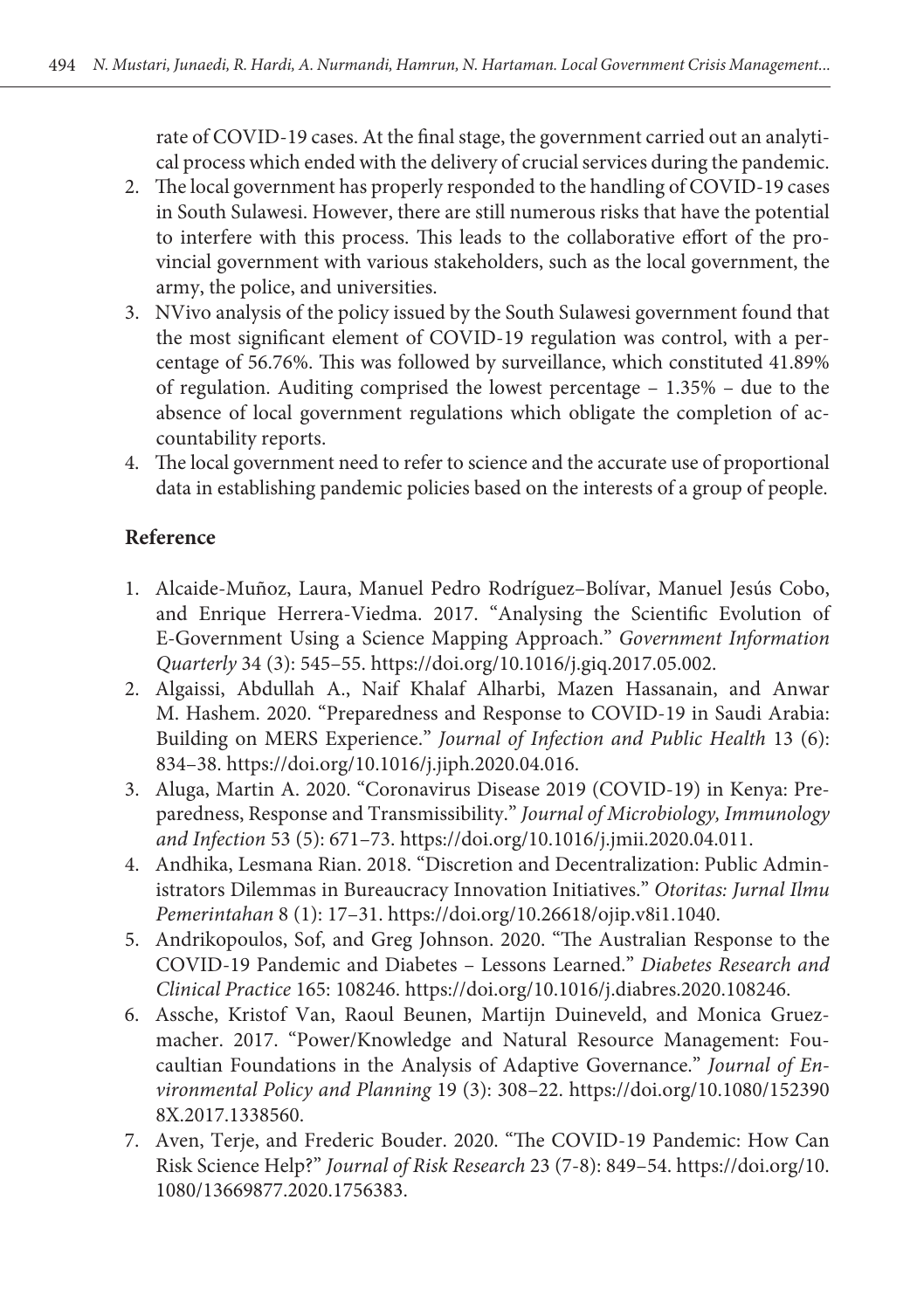- 8. Avery, Elizabeth Johnson, Melissa Graham, and Sejin Park. 2016. "Planning Makes (Closer to) Perfect: Exploring United States' Local Government Officials' Evaluations of Crisis Management." *Journal of Contingencies and Crisis Management* 24 (2): 73–81. https://doi.org/10.1111/1468-5973.12109.
- 9. Barton, Laurence. 1993. *Crisis In Organizations: Managing and Communicating in the Heat of Chaos*. Florida: South-Western Publishing Company.
- 10. Bressan, Silvia, Danilo Buonsenso, Ruth Farrugia, Niccolo' Parri, Rianne Oostenbrink, Luigi Titomanlio, Damian Roland, et al. 2020. "Preparedness and Response to Pediatric COVID-19 in European Emergency Departments: A Survey of the REPEM and PERUKI Networks." *Annals of Emergency Medicine* 76 (6): 788–800. https://doi.org/10.1016/j.annemergmed.2020.05.018.
- 11. Bryce, Cormac, Patrick Ring, Simon Ashby, and Jamie K. Wardman. 2020. "Resilience in the Face of Uncertainty: Early Lessons from the COVID-19 Pandemic." *Journal of Risk Research* 23 (7-8): 880–887. https://doi.org/10.1080/13669877.20 20.1756379.
- 12. Calvin, Calvin. 2020. "Handling Covid-19 Related to Regional Security According to ASEAN Political-Security Community." *Lex Scientia Law Review* 4 (1): 18–30. https://doi.org/https://doi.org/10.15294/lesrev.v4i1.38195.
- 13. Castka, Pavel, Cory Searcy, and Sönke Fischer. 2020. "Technology-Enhanced Auditing in Voluntary Sustainability Standards: The Impact of COVID-19." *Sustainability* 12 (11): 4740. https://doi.org/10.3390/su12114740.
- 14. Chen, Huijun, Juanjuan Guo, Chen Wang, Fan Luo, Xuechen Yu, Wei Zhang, Jiafu Li, et al. 2020. "Clinical Characteristics and Intrauterine Vertical Transmission Potential of COVID-19 Infection in Nine Pregnant Women: A Retrospective Review of Medical Records." *The Lancet* 395 (10226): 809–15. https://doi. org/10.1016/S0140-6736(20)30360-3.
- 15. Cheng, Shao Chung, Yuan Chia Chang, Yu Long Fan Chiang, Yu Chan Chien, Mingte Cheng, Chin Hua Yang, Chia Husn Huang, and Yuan Nian Hsu. 2020. "First Case of Coronavirus Disease 2019 (COVID-19) Pneumonia in Taiwan." *Journal of the Formosan Medical Association* 119 (3): 747–51. https://doi. org/10.1016/j.jfma.2020.02.007.
- 16. Christensen, Tom. 2007. "The Whole-of-Government Approach to Public Sector Reform The GOVCAP Project View Project Reforming Norwegian Police: Police Personnels' Views and Expectations View Project." *Wiley Online Library* 67 (6): 1059–66. https://doi.org/10.1111/j.1540-6210.2007.00797.x.
- 17. Christensen, Tom, Per Lægreid, and Lise H. Rykkja. 2016. "Organizing for Crisis Management: Building Governance Capacity and Legitimacy." *Public Administration Review* 76 (6): 887–97. https://doi.org/10.1111/puar.12558.
- 18. Crow, Deserai Anderson, and John Berggren. 2014. "Using the Narrative Policy Framework to Understand Stakeholder Strategy and Effectiveness: A Multi-Case Analysis." In *The Science of Stories: Applications of the Narrative Policy Framework in Public Policy Analysis*, edited by Michael D. Jones, Elizabeth A. Shanahan,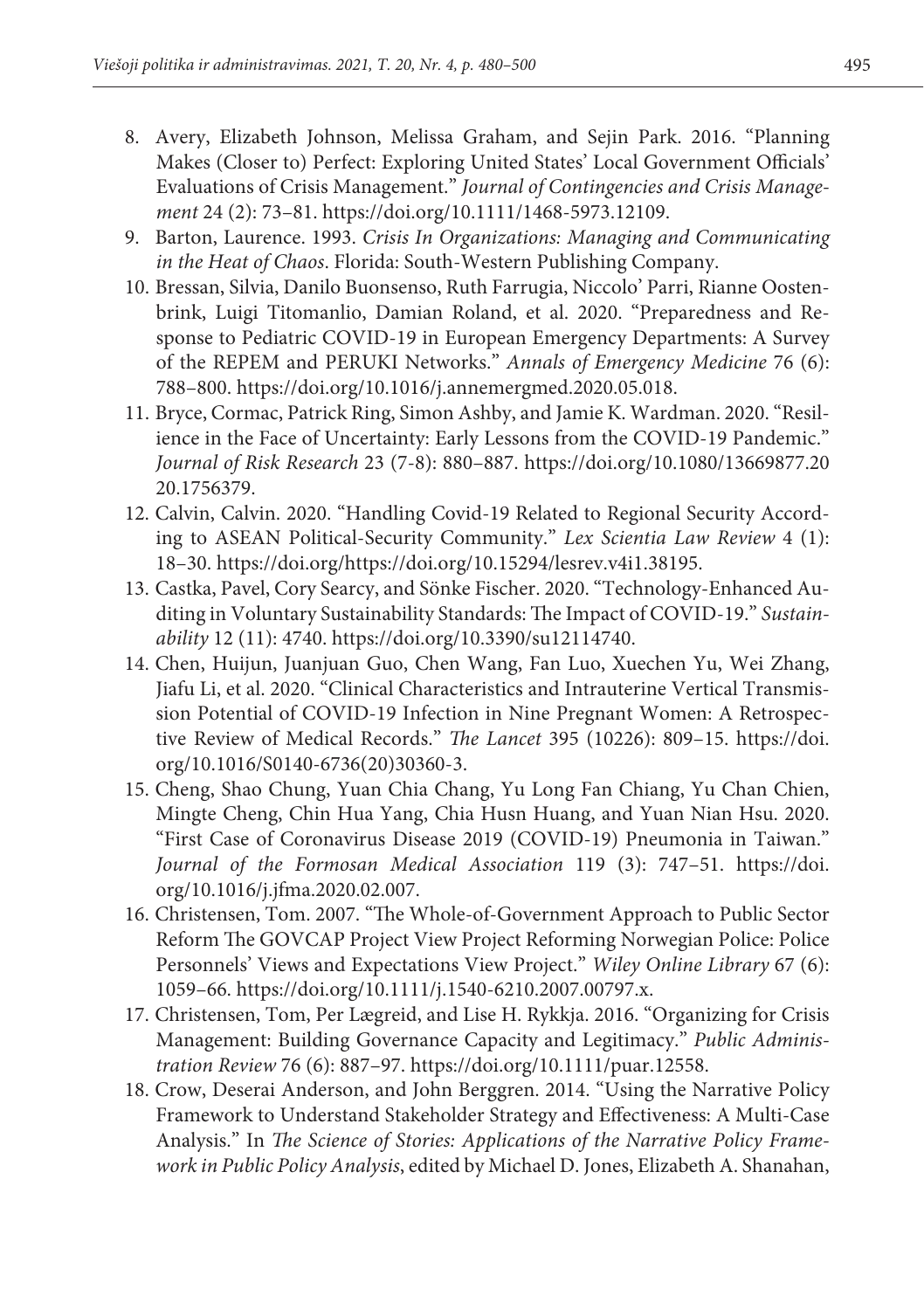and Mark K. McBeth, 131–56. New York: Palgrave Macmillan. https://doi. org/10.1057/9781137485861.

- 19. Djalante, Riyanti, Jonatan Lassa, Davin Setiamarga, Aruminingsih Sudjatma, Mochamad Indrawan, Budi Haryanto, Choirul Mahfud, et al. 2020. "Review and Analysis of Current Responses to COVID-19 in Indonesia: Period of January to March 2020." *Progress in Disaster Science* 6: 100091. https://doi.org/10.1016/j. pdisas.2020.100091.
- 20. Djalante, Riyanti, Laely Nurhidayah, Jonatan Lassa, Hoang Van Minh, Yodi Mahendradhata, Nguyen Thi Ngoc Phuong, Angelo Paolo L Trias, Maung Aung Myoe, Susanti Djalante, and Muhammad Sabaruddin Sinapoy. 2020. "The ASE-AN's Responses to COVID-19: A Policy Sciences Analysis." *SSRN Electronic Journal*, May 1, 2020. https://doi.org/10.2139/ssrn.3595012.
- 21. Dowling, Carlin, W. Robert Knechel, and Robyn Moroney. 2018. "Public Oversight of Audit Firms: The Slippery Slope of Enforcing Regulation." *Abacus* 54 (3): 353–80. https://doi.org/10.1111/abac.12130.
- 22. Dutta, Pronita. 2020. "Democratic Decentralization and Participatory Development: Focus on Bangladesh." *Journal of Contemporary Governance and Public Policy* 1 (2): 82–91. https://doi.org/10.46507/jcgpp.v1i2.23.
- 23. Fitriatun, Erna. 2019. Adaptive Governance. *Journal of Chemical Information and Modeling* 53. https://doi.org/10.1017/CBO9781107415324.004.
- 24. Galvin, Cooper J., Luis Fernandez-Luque, and Yu-Chuan (Jack) Li. 2020. "Accelerating the Global Response against the Exponentially Growing COVID-19 Outbreak through Decent Data Sharing." *Diagnostic Microbiology and Infectious Disease* 101 (2): 115070. https://doi.org/10.1016/j.diagmicrobio.2020.115070.
- 25. Gardiner, Fergus W., Hannah Johns, Lara Bishop, and Leonid Churilov. 2020. "Royal Flying Doctor Service Coronavirus Disease 2019 Activity and Surge Modeling in Australia." *Air Medical Journal* 39 (5): 404–9. https://doi.org/10.1016/j. amj.2020.05.011.
- 26. Harapan, Harapan, Naoya Itoh, Amanda Yufika, Wira Winardi, Synat Keam, Haypheng Te, Dewi Megawati, Zinatul Hayati, Abram L Wagner, and Mudatsir Mudatsir. 2020. "Coronavirus Disease 2019 (COVID-19 ): A Literature Review." *Journal of Infection and Public Health* 13 (5): 667–73. https://doi.org/10.1016/j. jiph.2020.03.019.
- 27. Hong, Sounman, and Sanghyun Lee. 2018. "Adaptive Governance and Decentralization: Evidence from Regulation of the Sharing Economy in Multi-Level Governance." *Government Information Quarterly* 35 (2): 299–305. https://doi. org/10.1016/j.giq.2017.08.002.
- 28. Jain, Priya N., Leron Finger, John S. Schieffelin, Danielle M. Zerr, and Patricia A. Hametz. 2020. "Responses of Three Urban U.S. Children's Hospitals to CO-VID-19: Seattle, New York and New Orleans." *Paediatric Respiratory Reviews* 35: 15–19. https://doi.org/https://doi.org/10.1016/j.prrv.2020.06.002.
- 29. Jiang, Xixi, Lili Deng, Yuncheng Zhu, Haifeng Ji, Lily Tao, Li Liu, Daoliang Yang, and Weidong Ji. 2020. "Psychological Crisis Intervention during the Outbreak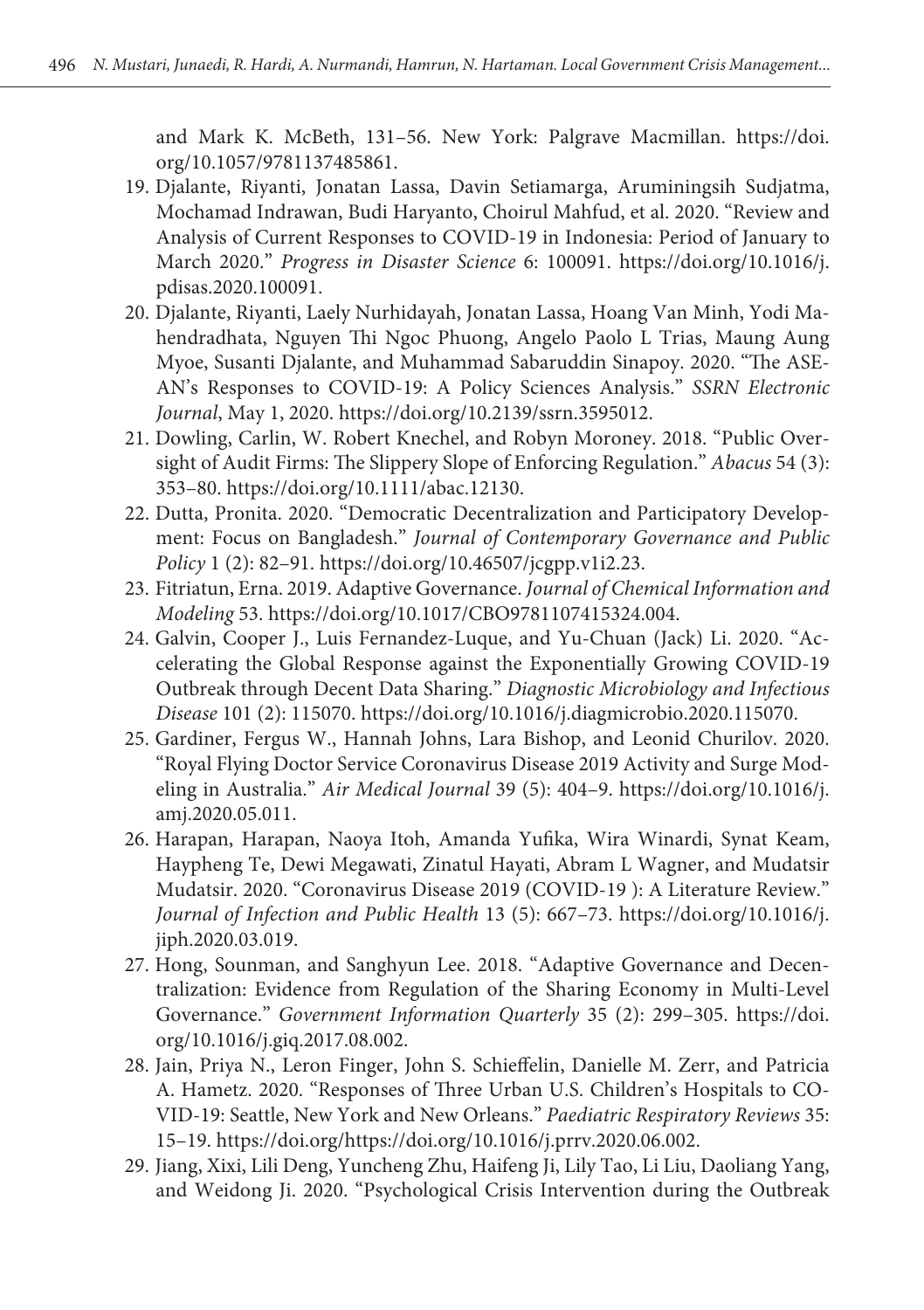Period of New Coronavirus Pneumonia from Experience in Shanghai." *Psychiatry Research* 286: 112903. https://doi.org/10.1016/j.psychres.2020.112903.

- 30. Jones, Michael D., and Mark K. McBeth. 2010. "A Narrative Policy Framework: Clear Enough to Be Wrong?" *Policy Studies Journal* 38 (2): 329–53. https://doi. org/10.1111/j.1541-0072.2010.00364.x.
- 31. Kettle, Nathan P., Kirstin Dow, Seth Tuler, Thomas Webler, Jessica Whitehead, and Karly M. Miller. 2014. "Integrating Scientific and Local Knowledge to Inform Risk-Based Management Approaches for Climate Adaptation." *Climate Risk Management* 4: 17–31. https://doi.org/10.1016/j.crm.2014.07.001.
- 32. Lamba, Ishan. 2020. "Why India Needs to Extend the Nationwide Lockdown." *American Journal of Emergency Medicine* 38 (7): 1528–29. https://doi. org/10.1016/j.ajem.2020.04.026.
- 33. Le Lièvre, Célia. 2019. "Sustainably Reconciling Offshore Renewable Energy with Natura 2000 Sites: An Interim Adaptive Management Framework." *Energy Policy* 129 (January): 491–501. https://doi.org/10.1016/j.enpol.2019.02.007.
- 34. Liwei, Zhang, Ling Huijie, and Chen Kilen. 2020. "Effective Risk Communication for Public Health Emergency: Reflection on the COVID-19 (2019-NCoV) Outbreak in Wuhan, China." *Healthcare* 8 (1): 64. https://doi.org/https://doi. org/10.3390/healthcare8010064.
- 35. Lodge, Martin, and Kai Wegrich, eds. 2014. *The Problem-Solving Capacity of the Modern State: Governance Challenges and Administrative Capacities*. https://doi. org/DOI:10.1093/acprof:oso/9780198716365.001.0001.
- 36. Loungani, Rahul S., Michael R. Rehorn, L. Kristin Newby, Jason N. Katz, Igor Klem, Robert J. Mentz, W. Schuyler Jones, et al. 2020. "A Care Pathway for the Cardiovascular Complications of COVID-19: Insights from an Institutional Response." *American Heart Journal* 225: 3–9. https://doi.org/10.1016/j. ahj.2020.04.024.
- 37. Lybecker, Donna L., Mark K. McBeth, and James W. Stoutenborough. 2016. "Do We Understand What the Public Hears? Stakeholders' Preferred Communication Choices for Discussing River Issues with the Public." *Review of Policy Research* 33 (4): 376–92. https://doi.org/10.1111/ropr.12182.
- 38. Masdalina Pane, Ina Agustina Isturini, and Mugi Wahidin. 2018. "Management of Health Crisis in Indonesia, 2016." *Media Litbangkes* 28 (3): 147–56. https://doi. org/https://doi.org/10.22435/mpk.v28i3.115.
- 39. Monica, Fan Peijin Esther, Fazila Aloweni, Ang Shin Yuh, Elena Binte Mohamed Ayob, Norhayati Binte Ahmad, Chiang Juat Lan, Ho Ai Lian, Lee Lai Chee, and Tracy Carol Ayre. 2020. "Preparation and Response to COVID-19 Outbreak in Singapore: A Case Report." *Infection, Disease and Health* 25 (3): 216–218. https:// doi.org/10.1016/j.idh.2020.04.002.
- 40. Morse, Janice, Nicolas H. Woolf, and Christina Silver. 2017. *Qualitative Analysis Using NVivo: The Five-Level QDA® Method*, 1st ed. New York: Routledge. https:// doi.org/https://doi.org/10.4324/9781315181660.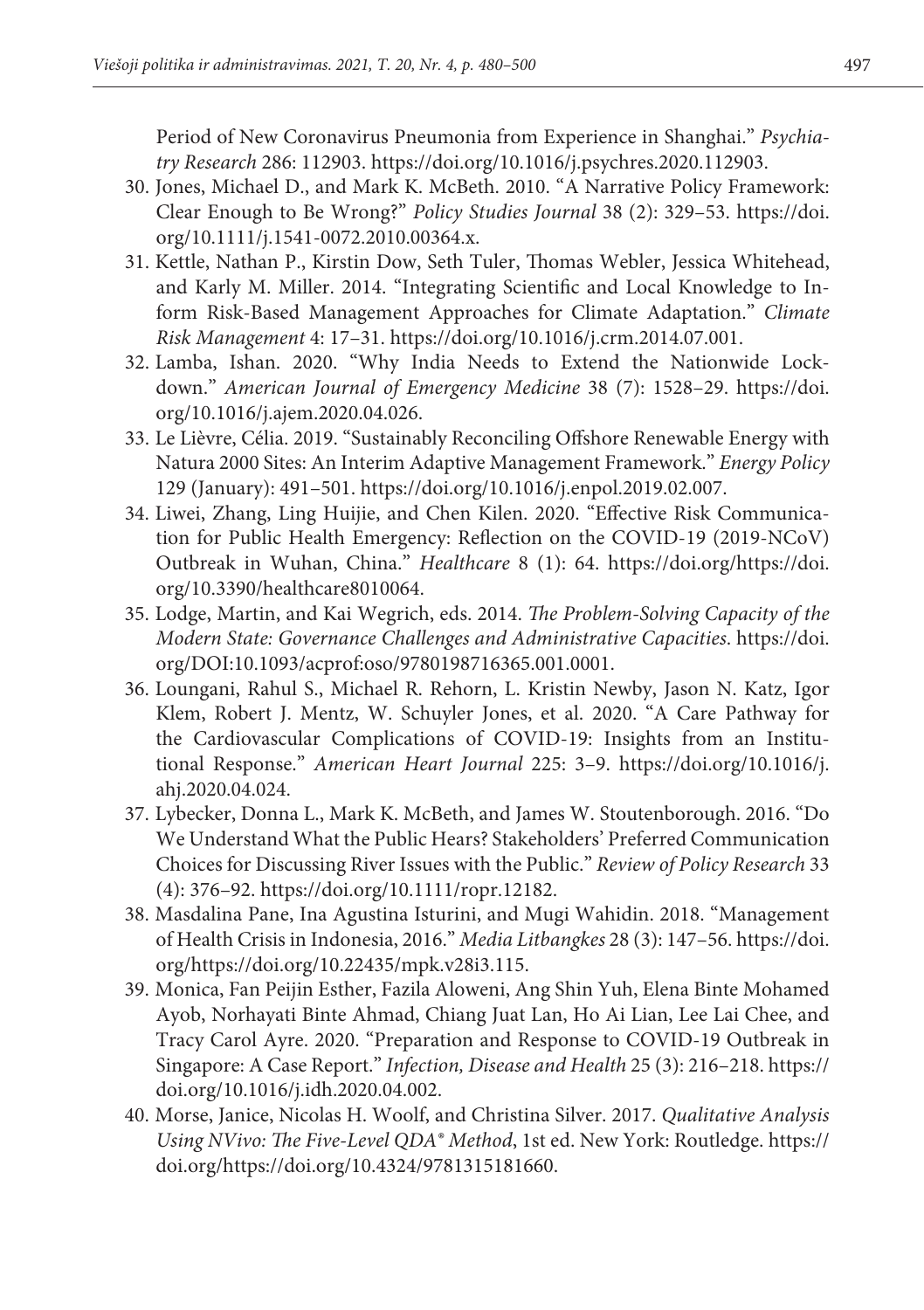- 41. Nicogossian, Arnauld. 2010. "Review of Making Data Talk: Communicating Public Health Data to the Public, Policy Makers, and the Press." *World Medical & Health Policy* 2 (3): 147–150. https://doi.org/10.2202/1948-4682.1107.
- 42. Olsen, Johan P. 2010. *Governing through Institution Building: Institutional Theory and Recent European Experiments in Democratic Organization*. Oxford: Oxford University Press. https://doi.org/10.1093/acprof:oso/9780199593934.001.0001.
- 43. Pacces, Alessio M., and Maria Weimer. 2020. "From Diversity to Coordination: A European Approach to Covid-19." *European Journal of Risk Regulation* 11 (2): 283–96. https://doi.org/10.1017/err.2020.36.
- 44. Patrikar, Seema, Deepti Poojary, D. R. Basannar, and Renuka Kunte. 2020. "Projections for Novel Coronavirus (COVID-19) and Evaluation of Epidemic Response Strategies for India." *Medical Journal Armed Forces India* 76 (3): 268–275. https://doi.org/10.1016/j.mjafi.2020.05.001.
- 45. Peng, Fujun, Lei Tu, Yongshi Yang, Peng Hu, Runsheng Wang, Qinyong Hu, Feng Cao, et al. 2020. "Management and Treatment of COVID-19: The Chinese Experience." *Canadian Journal of Cardiology* 36 (6): 915–30. https://doi. org/10.1016/j.cjca.2020.04.010.
- 46. Pung, Rachael, Calvin J. Chiew, Barnaby E. Young, Sarah Chin, Mark I.C. Chen, Hannah E. Clapham, Alex R. Cook, et al. 2020. "Investigation of Three Clusters of COVID-19 in Singapore: Implications for Surveillance and Response Measures." *The Lancet* 395 (10229): 1039–46. https://doi.org/10.1016/S0140-6736(20)30528-6.
- 47. Putri, Santy Irene, and Ayu Anulus. 2020. "Preventive Actions to Minimizing the Coronavirus Disease 19 ( COVID-19 ) Transmissions among Health Workers : A Systematic Review." *Journal of the Medical Sciences* 52 (3): 110–19. https://doi. org/http://dx.doi.org/10.19106/JMedSciSI005203202012.
- 48. Ruiu, Maria Laura. 2020. "Mismanagement of Covid-19: Lessons Learned from Italy." *Journal of Risk Research* 23 (7-8): 1007–20. https://doi.org/10.1080/13669 877.2020.1758755.
- 49. Schweber, Libby. 2014. "The Cultural Role of Science in Policy Implementation: Voluntary Self-Regulation in the Uk Building Sector." In *Fields of Knowledge: Science, Politics and Publics in the Neoliberal Age*, Vol. 27, edited by Scott Frickel and David J. Hess, 157–91. Bingley: Emerald Group Publishing Limited. https:// doi.org/10.1108/S0198-871920140000027014.
- 50. Simatupang, Ronny Basirun. 2017. "Hospital Disaster Preparedness of Indonesian Army Central Hospital Gatot Soebroto for Pandemics to Anticipate Bioterrorism Threat." *Jurnal Prodi Manajemen Bencana* 3 (2): 49–80.
- 51. Stephens, Elizabeth H., Joseph A. Dearani, Kristine J. Guleserian, David M. Overman, James S. Tweddell, Carl L. Backer, Jennifer C. Romano, and Emile Bacha. 2020. "COVID-19: Crisis Management in Congenital Heart Surgery." *World Journal for Pediatric and Congenital Heart Surgery* 11 (4): 395–400. https://doi. org/10.1177/2150135120931398.
- 52. Wajdi, Muh Barid Nizarudin, Iwan Kuswandi, Umar Al Faruq, Zulhijra Zulhijra, Khairudin Khairudin, and Khoiriyah Khoiriyah. 2020. "Education Policy Over-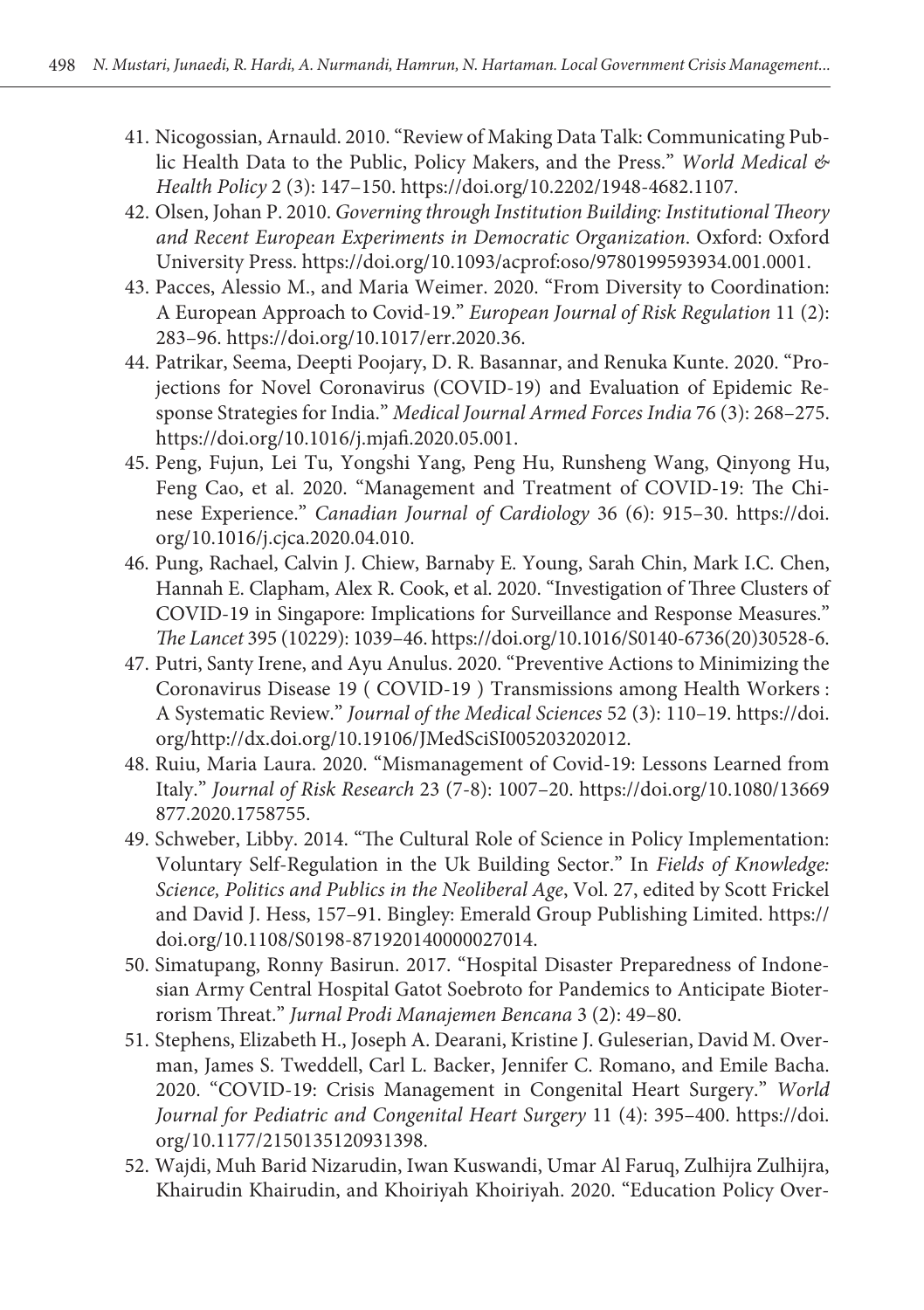come Coronavirus, A Study of Indonesians." *EDUTEC: Journal of Education And Technology* 3 (2): 96–106. https://doi.org/10.29062/edu.v3i2.42.

- 53. Wilkinson, Annie. 2020. "Local Response in Health Emergencies: Key Considerations for Addressing the COVID-19 Pandemic in Informal Urban Settlements." *Environment & Urbanazition* 32 (2): 503–22. https://doi. org/10.1177/0956247820922843.
- 54. Xiao, Yonghong, and Mili Estee Torok. 2020. "Taking the Right Measures to Control COVID-19." *The Lancet Infectious Diseases* 20 (5): 523–24. https://doi. org/10.1016/S1473-3099(20)30152-3.
- 55. Yang, Liu, and Yang Ren. 2020. "Moral Obligation, Public Leadership, and Collective Action for Epidemic Prevention and Control: Evidence from the Corona Virus Disease 2019 (COVID-19) Emergency." *International Journal of Environmental Research and Public Health* 17 (8): 2731. https://doi.org/10.3390/ ijerph17082731.
- 56. Zaharah, Galia Ildusovna Kirilova, and Anissa Windarti. 2020. "Impact of Corona Virus Outbreak Towards Teaching and Learning Activities in Indonesia." *Jurnal Sosial & Budaya Syar-I* 7 (3): 269–82. https://doi.org/10.15408/sjsbs.v7i3.15104.

Nuryanti Mustari, Junaedi, Rudi Hardi, Achmad Nurmandi, Hamrun, Nursaleh Hartaman

# **Vietos valdžios krizių valdymas reaguojant į covid-19: pietų Sulavesio Indonezijoje atvejo analizė**

Anotacija

*Krizių valdymas yra viena iš pagrindinių vyriausybės pareigų, kurią reikia tinkamai atlikti. Šio tyrimo tikslas – išanalizuoti vietos valdžios gebėjimą valdyti COVID-19 krizę pandemijos metu. Šio tyrimo, atlikto Pietų Sulavesyje, Indonezijoje, metu taip pat nustatyta daug rizikų, galinčių neigiamai veikti krizių valdymą reaguojant į COVID-19. Siekiant tinkamai valdyti krizę, vietos valdžios veiksmai buvo derinami su įvairiomis suinteresuotosiomis šalimis, tokiomis kaip armija, policija ir universitetas. Rezultatai atskleidė, kad labiausiai ir mažiausiai valdžia reglamentuoja kontrolę, priežiūrą ir auditą.*